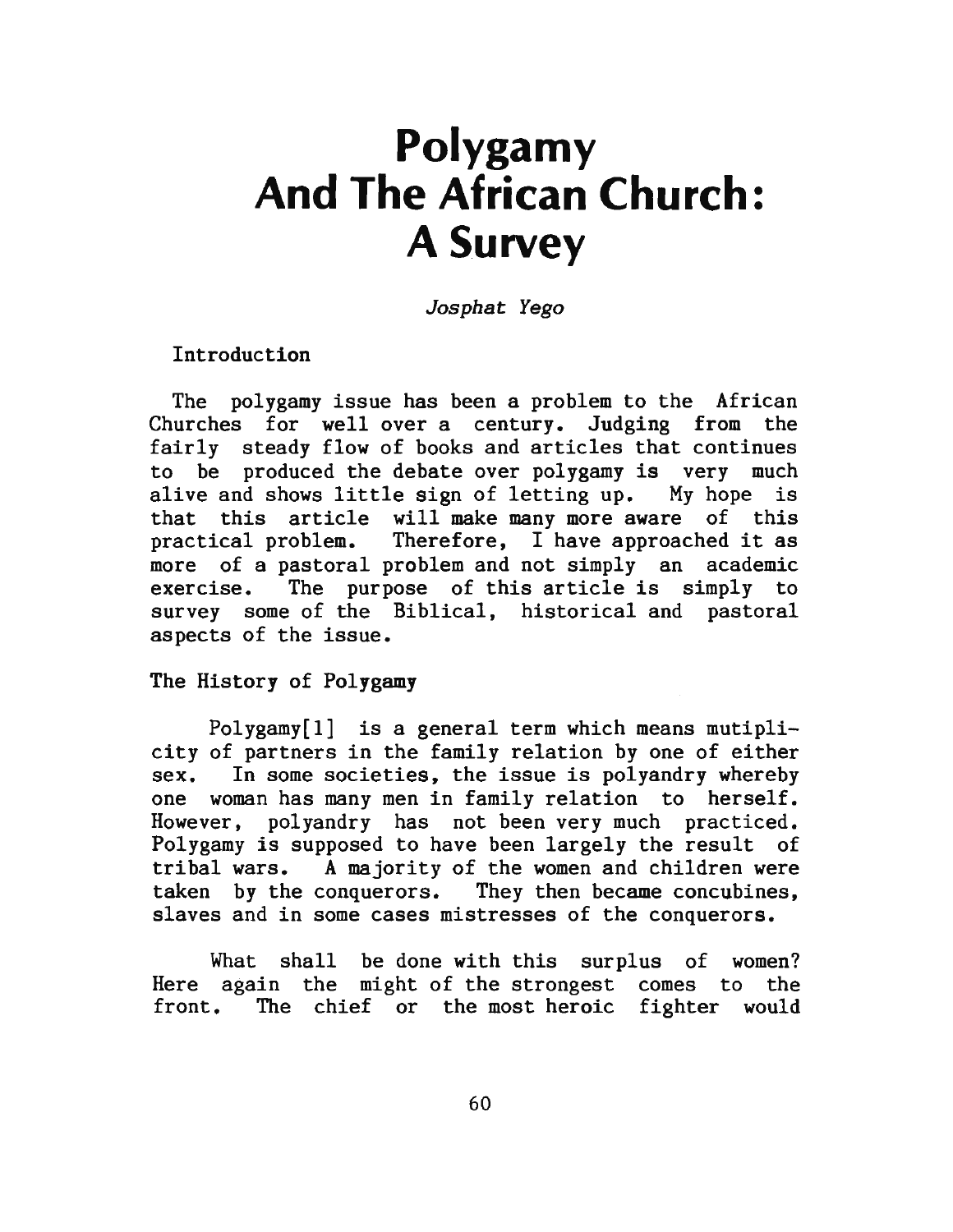assert his right to choice of captives, and thus concubinage or what is the same thing - polygamy would be set up. Successes in further wars come and add other women to be distributed. Of course to the sheik or king there soon comes the seraglio and the harem. Polygamous practices will come in other ways. The prisoner of war becomes property and passes from hand to hand by gift or sale. So woman  $-$  the weaker party  $-$  endures what comes to her as slave, concubine.[2]

Polygamy in most of the African Societies is viewed as a social, economic, and in some cases political asset. There are some cultural reasons as to why men get more than one wife. In some instances, it is for security, as a means of getting a son to take care of one in old age.

The polygamous institution of marriage is found in almost every African traditional society where the rate of such marriage may be as high as 25 per cent in some societies. Within that context of life, polygamy is not only acceptable and workable, but is a great social and economic asset.[3]

Historically, polygamy has been an accepted if not recommended pattern of marriage in many African societies. Polygamy is seen as a sign of prestige, and prosperity. The prosperity comes through having many children with is the father's "life insurance" as well as a guarantee for a good home in old age. Due to cultural and economic changes, polygamy does not seem to have the respect it used to have. It seem that it will not be as much of a problem in the future as it has been in the past.

Broadly, polygamy had four major and related functions. First, polygamy traditionally helped to satisfy the need for having a large family at the same time keeping the women's fertility rate low and also preventing prostitution. Thus, spacing of children was not uncommon. Having a second baby when the older one was not four or five years was frowned upon. Second, poly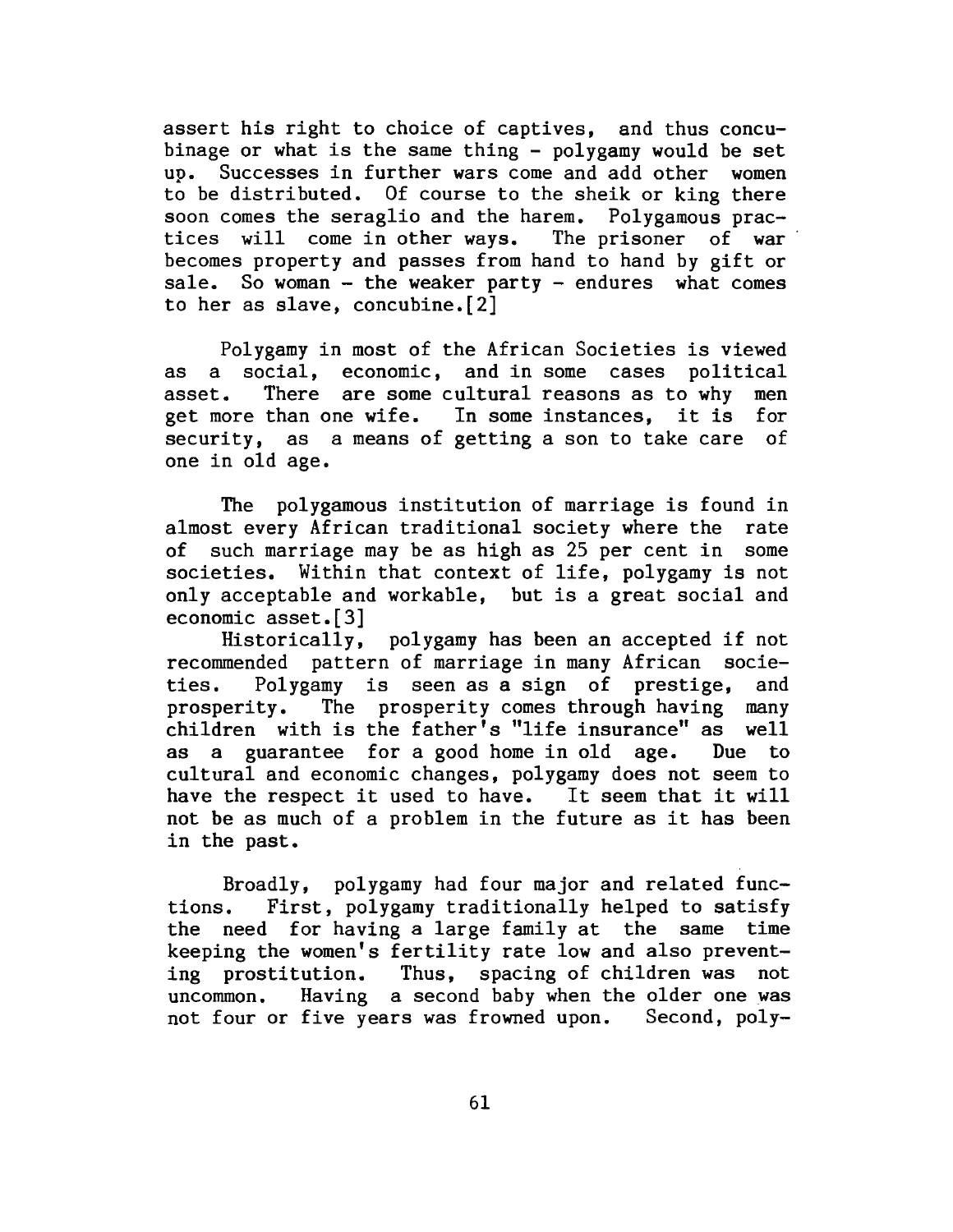gamy also catered for childless marriages. Since divorce was almost unheard of, barren women were always comforted by getting a co-wife who in some instances gave one of her children to the barren wife. Also, women who had no sons hoped the co-wives could provide a son for the husband. Third, polygamy provided a form of security and a guarantee because the children cared for the parents in their old age; and fourth, polygamy brought a tie between families through multiple .marriage. It tightened the bonds of society and broadened the circle of relatives.

## The social and cultural factors which encourage polygamy in Africa

Polygamy is still accepted in many tribal groups. Hillman says:

> Fran this total of 742 clearly identified socio-cultural units, it was found that in 580 of them polygamy is the accepted preferential form of marriage. In other words, polygamy is traditionally and socially nonmtive in 78 per cent of these anthropological groups although the incidence is not the same in all of them.  $[4]$

Hillman continues his analysis to indicate that in 34 per cent of all these sub-saharan tribes, the incidence of polygamy is more than 20 per cent. He concludes by saying:

In general, therefore, it may be said that according to the widest and most reliable data analysis  $poly$ gamy is regarded as a socially valid form of preferential marriage among the majority of peoples in Africa, south of the Sahara. [5]

Elaborating on the above generalization - Kisembe, Magesa and Shorter report the following on polygamy rates: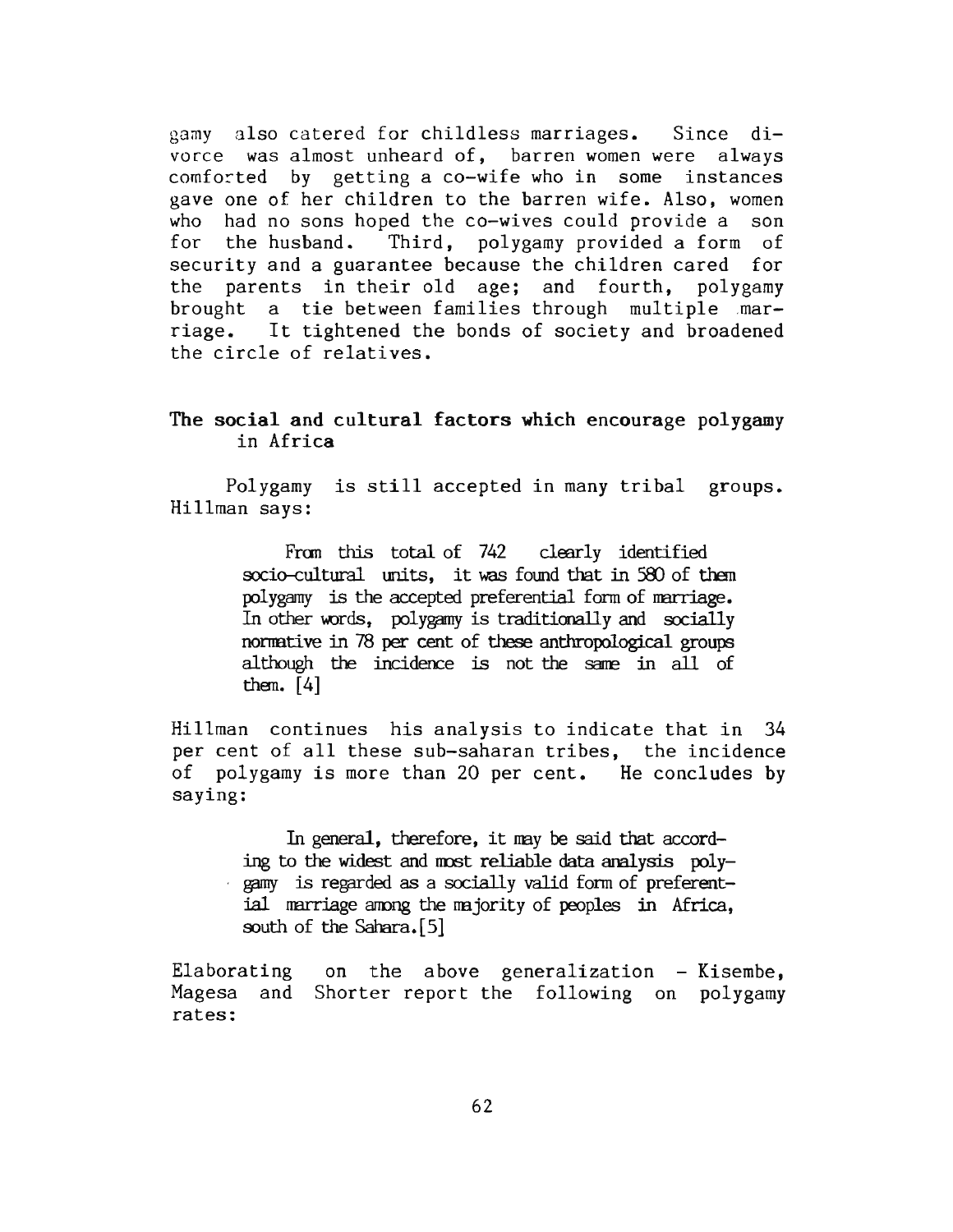Polygamy rates appear to be lower in East, Central and Southern Africa than in West Africa. One can canpare, for example, Gabon  $1:41$ ; Ghana  $1.35$ ; Ivory; Coast 1.40 with Kenya 1.21; Tanzania 1.25 and Uganda 1.18, these figures all being taken form the 1960s. In Tanzania the crude polygamy rate increased form  $1.20$  in 1957 to  $1.25$  in 1967, and the rates of certain regions show how local factors may influence the practice. Iringa Region had a rate of  $1.50$ ; Kigoma  $1.48$ ; Mara  $1.37$ and Mbeya 1.37, all well above the national average. The same is true of Uganda where the national rate was 1.18 and the local rates in the Eastern and Northern region both  $1.25$ . Generally speaking, there is no polygamy rate for urban areas, since married men usually outnumber married women in towns. This does not, of course, mean that there are no polygamistis in towns. What it means is that married women often remain in the rural areas when their husbands are at work in the urban  $area: [6]$ 

As indicated by the above quotation, polygamy is still a significant phenomenon in Africa with which those concerned with presenting the gospel must reckon.

There are broadly three factors which have encouraged polygamy in Africa. Other factors could be mentioned such as sexual desire, but I have restricted myself to what I believe are the more prevalent causes.

#### Economic

Of ten polygamy is not only socially acceptable but also economically advantageous. In the past many families worked in the fields, herding cattle and so on. Polygamy is therefore, an economic asset.

The wives will work and the man simply oversees. The wives and the children are there to produce or become income generators. Girls in many societies are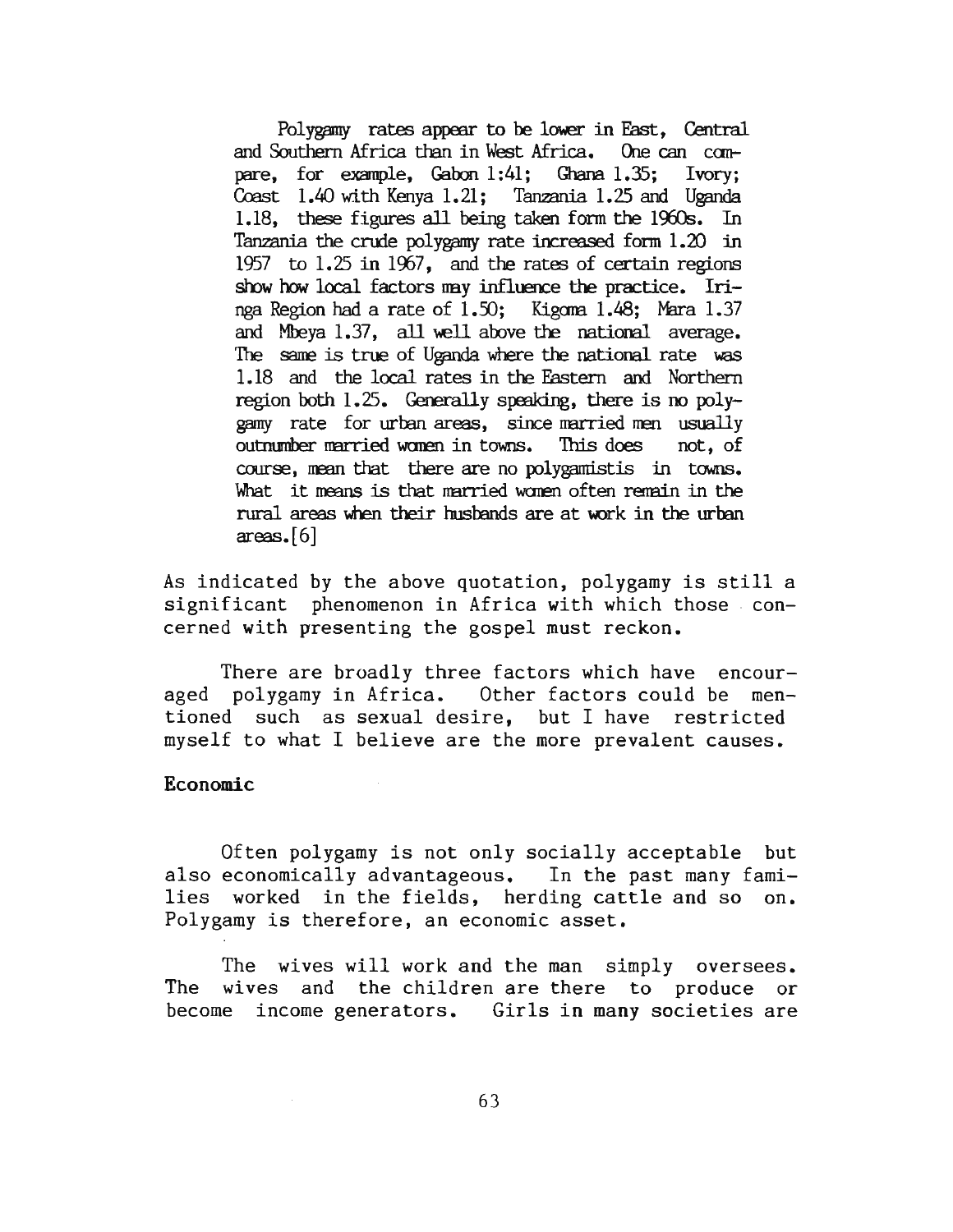simply income generators. The dowry is an economic asset. The more girls one has, the larger the herds will be in the future.

## Security

Most of the African societies believe that the security is in the children, particularly the boys. This is their "life insurance", the guarantee of good place in old age is in their children. Most if not all African societies believe that their security is in their sons. If a man has no children, it is usually assumed that it is the fault of the wife; therefore, the only answer would be to get a second wife. Presumably the second wife might bear a son. Children have been a sign of pride in the past. In the past the more children one had the better one's status in the society. Most if not all African societies stress the importance of large families. The woman, therefore, sees her own personal fulfillment through childbearing, and a mother of several children is respected by both relatives and friends. Furthermore, she will build a name for her family. Her sister will not have any difficulty in getting married. Barrenness is one of the most severe psychological traumas that a woman can suffer. To avoid this trauma as mentioned, many first wives encourage their husbands to get a second wife. The older or first wife can be comforted as well, bestowing her affection upon children of· her co-wives. In some societies, such as the Masai and Kalenjin, it is a normal procedure for a barren wife to receive an infant of a co-wife who has had several children. That becomes her own child. This child is the barren wife's security.

There is another type of security which can be seen as a cause or reason for polygamy. A father may want a good home for his daughter and it could happen that all the good men are married. The father (or relative) will encourage a family man to take another wife (the man's daughter) provided the woman is not of the same age group. This is done for security reasons.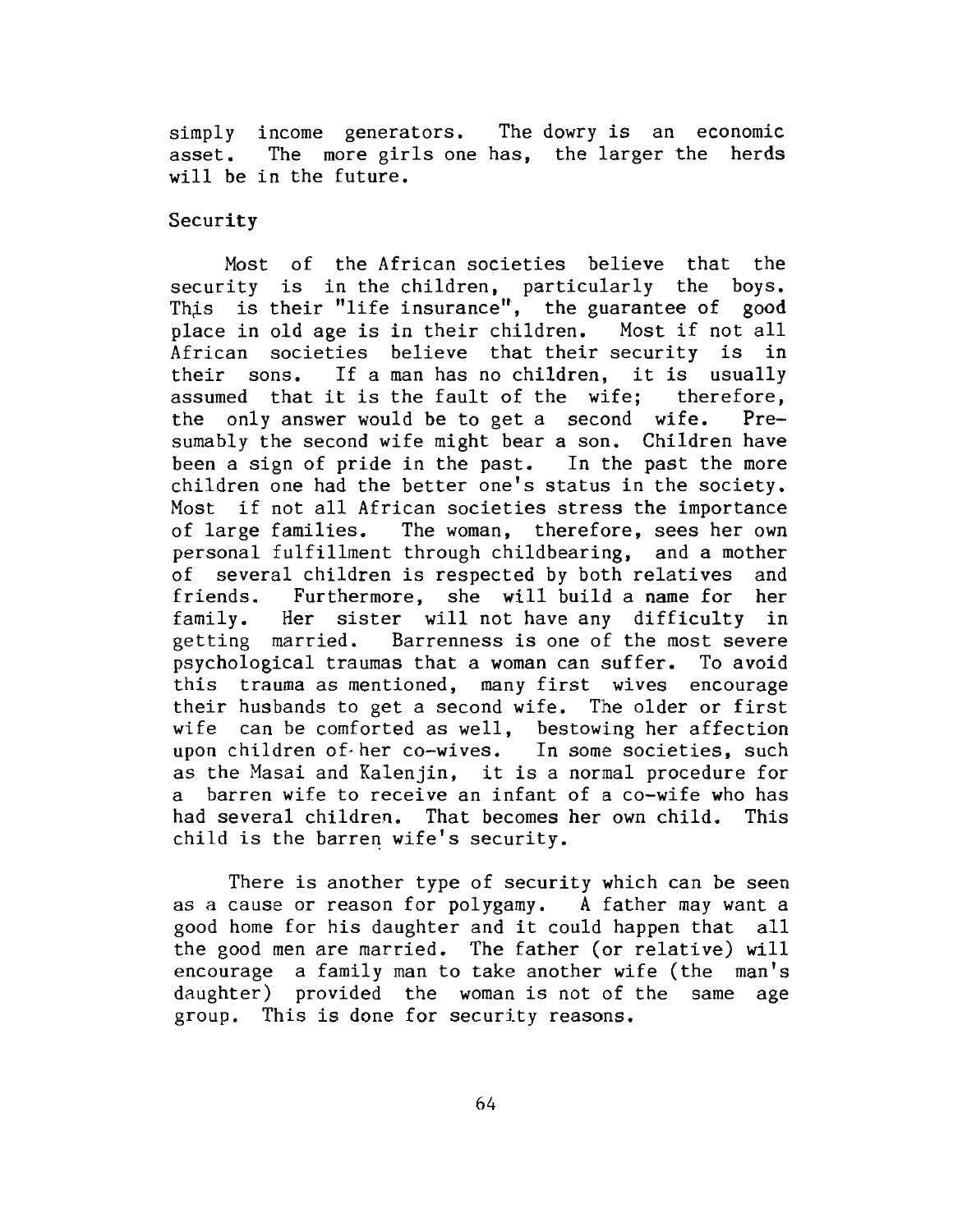As it was in the Old Testament times, so in African societies, polygamy is motivated by more than the need polygamy is motivated by more than the need to have children. Sometimes the need to make peace with another group encourages the practice:

> There is also the practical need to form an alliance between family and clan groups. Where marriage is conceptualized as an arrangement between such groups and only concomitantly between husband and wife, and the bonds of marriage, and the payments that support the stability of marriage, it may be seen in terms of social alliance. In other words, polygamy is a function of social solidarity on the level of the extended family, the clan and the tribal or ethnic community. Each new marriage sets up new relationships of affinity between two different kin groups  $-$  that of the husband and that of the wife, and their children are kin to both groups. A variety of new mutual assistance are thus established. [7]

#### Status and Social pressure

In the past people of status in the society such as kings, chiefs, spiritual leaders, as well as intermediaries, were polygamists. Polygamy, therefore, became a symbol of status. Besides, a man with many daughters is given respect by many for the hope of getting his daughters. Stories are told of how men with many daughters were invited to beer parties whereas those without daughters were rarely or never invited. The larger the family is (for size is considered a blessing), the higher the status. Polygamy, therefore, helps in extending one's family. Therefore, polygamy was a measure of status in the community.

Polygamy desired norm. they wanted to but because they were encouraged by relatives and a gentleman. A father may desire to give his daughter in the past was an accepted if not a Some people became polygamous not because ecause they were encouraged by<br>This at times is a sign of being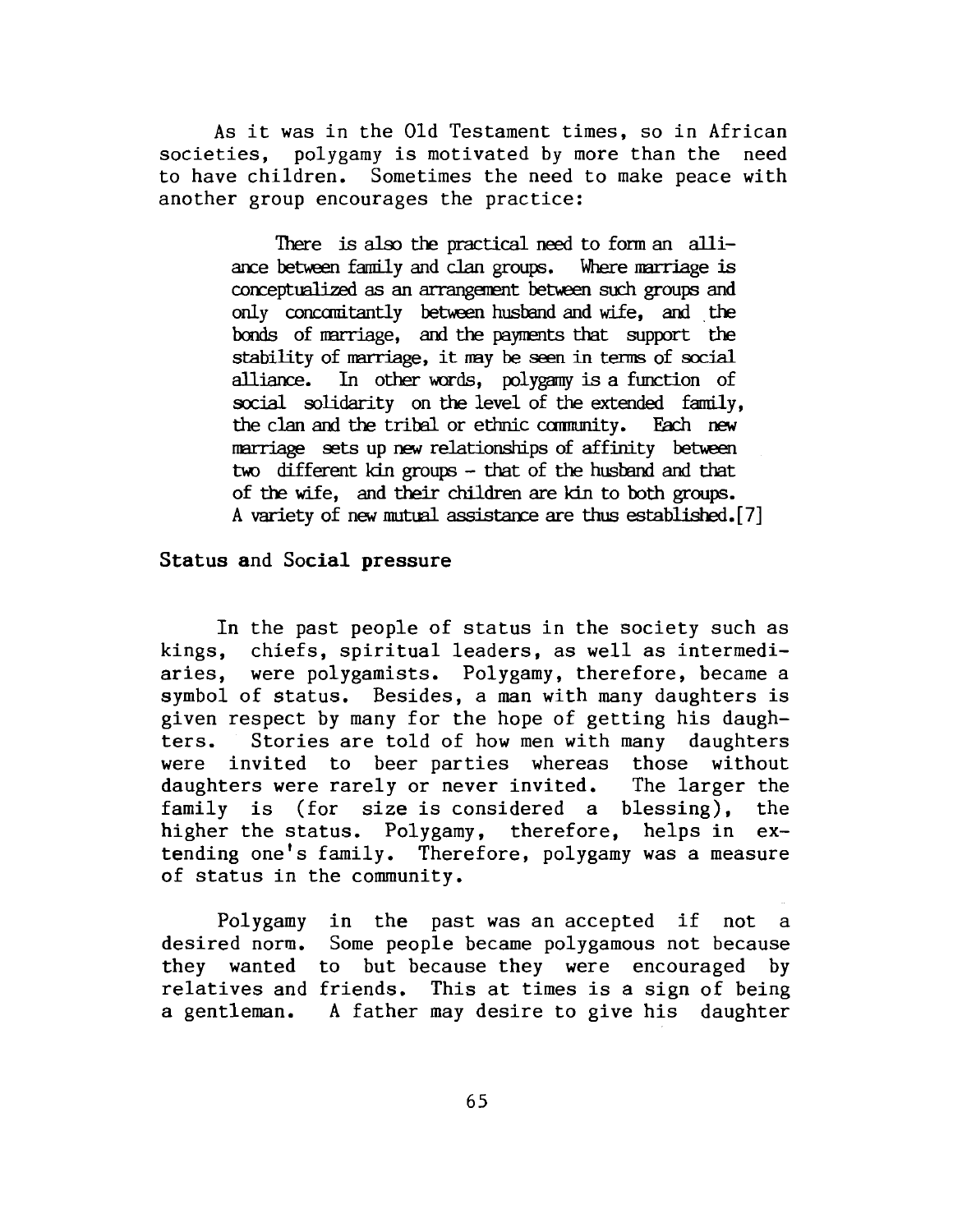to a friend as an expression of his respect.

Finally, Mbiti sums up social and cultural factors which encourage polygamy when he says:

> Polygamy has evolved as an accepted, honourable and respected form of marriage. Indeed many of those who take additional wives are convinced or believe that polygamy, is a higher status of marriage than monogamy since it meets better their aims and purposes of marriage. [ 8]

Polygamy in the Old Testament

Polygamy was cited for the first time in the Old Testament. In Genesis 4:19, Lamech had two wives. Abraham seems to be one of the first polygamous marriages of the Old Testament where we are told what happened and why. This came about due to Abraham's impatience and Sarah's encouraged marriage. According to Genesis, Sarah was the match-maker. Later Sarah became jealous and requested that Hagar be driven away. She then referred to her as a concubine.

The marriage of Abraham and Sarah seems to have been an original love match, and even to have preserved something of that character through life. Still we find Sarah under the influence of polygamous ideas, presenting Abraham with a concubine. Yet afterward when she herself had a son, she induced Abraham to drive out into the wilderness this concubine and her son. Now Abraham was humane and kind, and it is said "The thing was very grievous in Abraham's sight" (Genesis 21:11). But he was in the toils of polygamy and it brought him pain and retribution. A divine direction may be hard to hear.[9]

The other well known polygamous personalities in the Old Testament are Jacob, David and Solomon. Jacob's case is one of the complicated ones due to Laban's trick. Furthermore, there is not much distinction bet-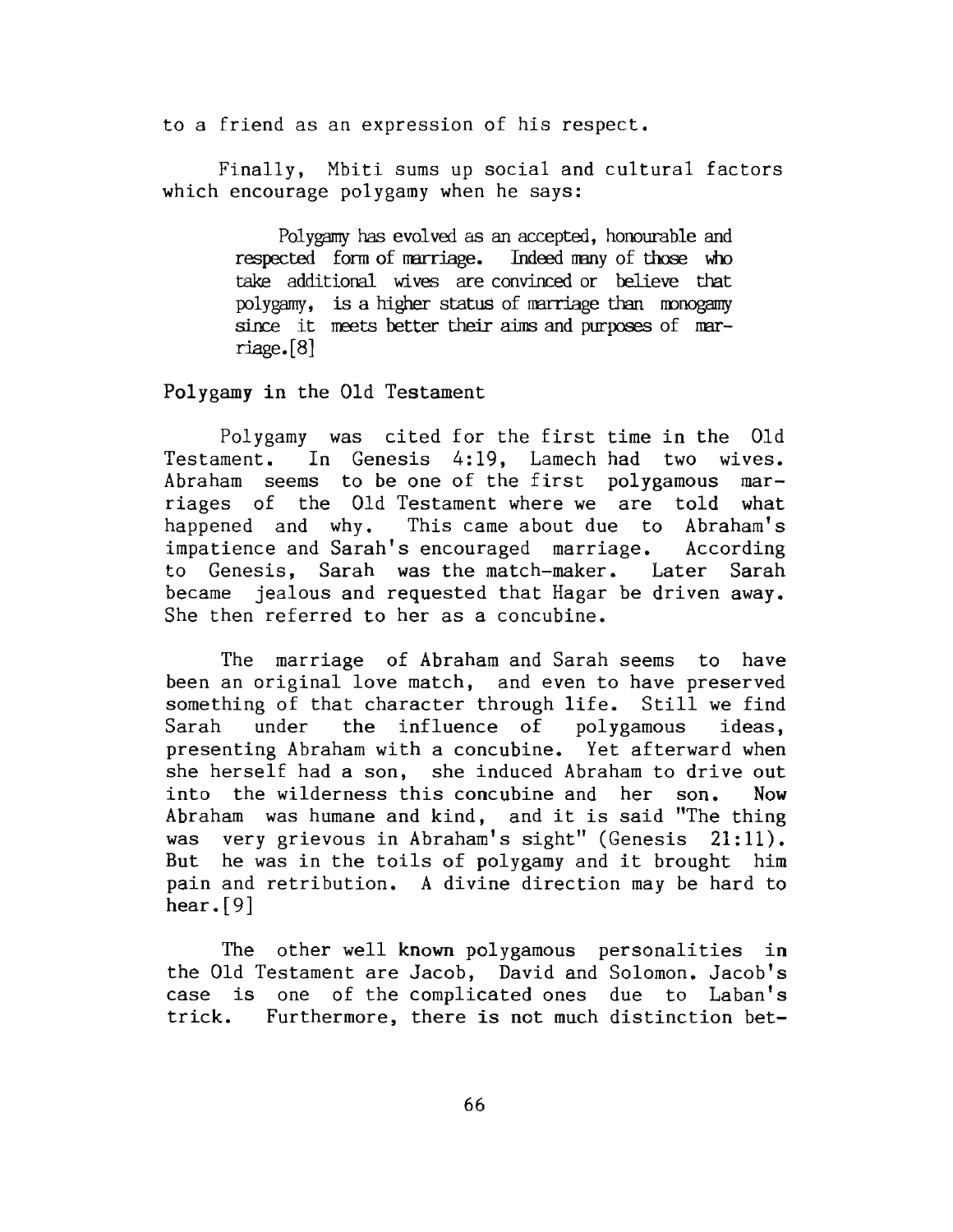ween the children of Rachel and Leah. According to Genesis 35:22-26, it is hard to say whether any of Jacob's children were of other than polygamous origin. David was a man who wanted to be a righteous man with all his heart. Like many other kings and rulers of his day, he was polygamous. According to Adrian Hastings, polygamy was accepted by the Israelite society.

> The Old Testament presents us with a number of examples of polygamous marriage, notably the cases of Jacob. David and Solomon. Israelite society of the time undoubtedly accepted polygamy and there is no condemnation of the practice as such anywhere in the Old Testa $ment.[10]$

There was however a change of attitude and practice during the post-exilic time. There is no reference to polygamy in any books of the post-exilic period. Most books seem to indicate that the ideal of marriage was a monogamous one.

Walter Trobish approaches polygamy in a slightly different way by presenting the consequences which followed polygamous marriage:

> To the Old Testament writers polygamy was indeed a legally recognized form of marriage and home life. An Israelite who had two wives was by no means considered one who had fallen in his faith or in the necessary obedience in faith. He was not placed into the category of a second-class Israelite who was under discipline and first had to repent before he would be achnitted to full congregational membership. [11]

In response, Trobish points out that this was done out of one's desires, but in turn God did not bless it. There was always some kind of a problem. He says:

> Abraham's polygamy is reported as a criticism. No blessing rested upon it. It constituted a poor human rmkeshift oolution, a sign of lack of faith, leading to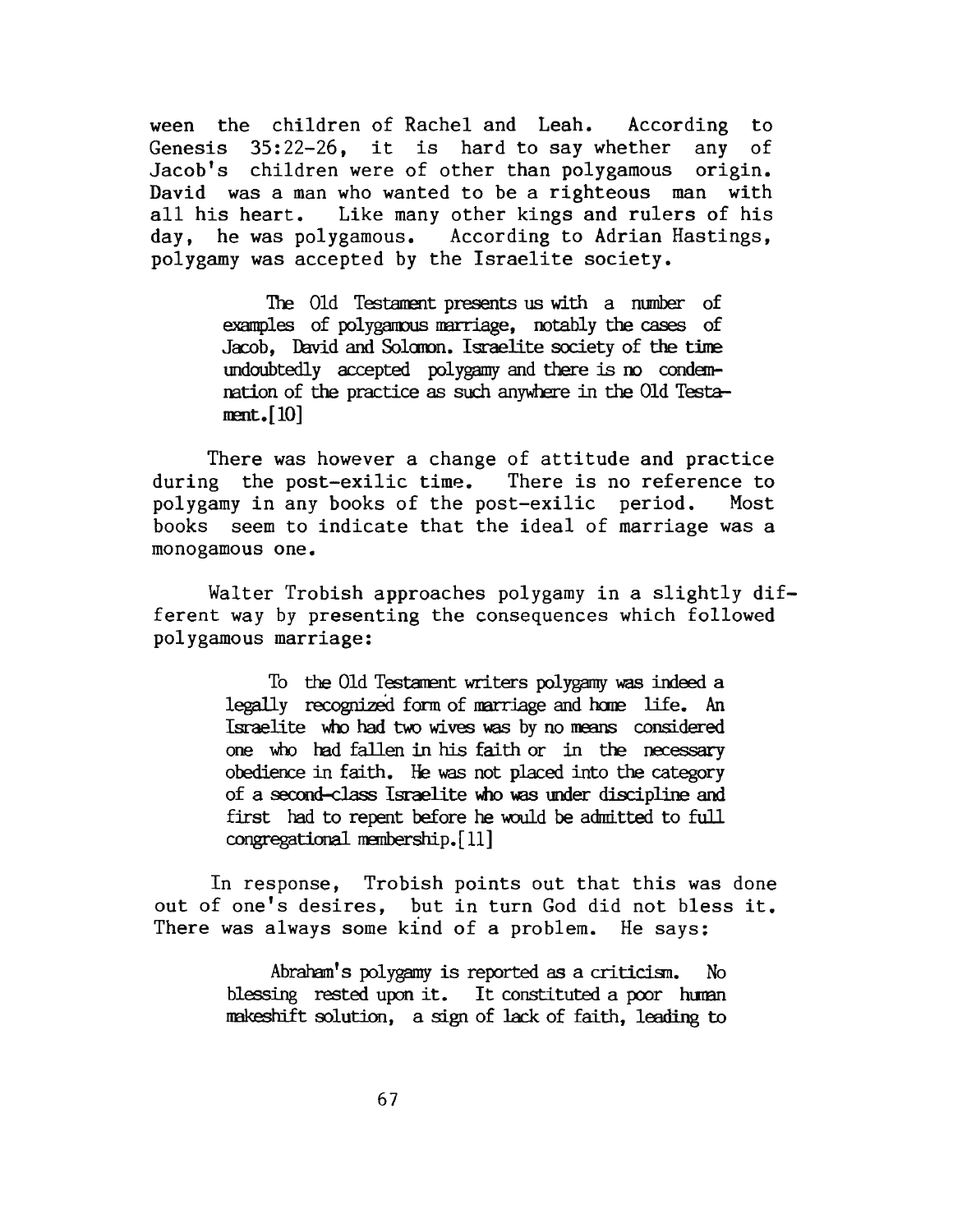contanpt, jealousy, quarreling in the home and estrangement between husband and wife (Gen. 26:35). Jacob had nothing but trouble with the two sisters he married in one week. There was rivalry and hatred in his home  $(Gen. 29:30-31)...$  In the story of Abimelech, polygamy actually leads to murder. In a war of succession, he kills his brothers with the help of his maternal uncle.  $(Jud. 9:5)$ .... David's kingdom was ruined through polygany because his wives turned his heart after other gods. [ 12]

Although Mosaic law from all indications permitted polygamy and accepted it without condemnation, any writing on polygamy was very rare during the post-exilic period. Monogamy . was becoming more and more the ideal marriage in the Jewish tradition. This gave very little room for polygamy but it did not necessarily condemn it.

> The Jewish ideal of marriage was becoming more and more clearly a monogamous one, a true covenant relationship... Yet polygamy was by no means outlawed among Orthodox Jews either then for or many centuries afterwards, and it continued to be entered into by a few. chiefly in cases of Levirate and prolonged child issues. In subsequent centuries it only came to be forbidden among Western Jews about the twelfth century.  $[13]$

It is, clear that the Israelites did not condemn polygamy. Polygamy was accepted by the society, although there is no writing indicating that polygamy was encouraged except in Abraham's case where Sarah, his wife encouraged him to marry the maid. The list could be continued to include Solomon but the above examples are enough for the purpose of this paper. It must be pointed out that as time went on polygamy ceased to be practiced by the Jewish people. Monogamy became customary among them. There is no mention of polygamous marriages after the Babylonian exile.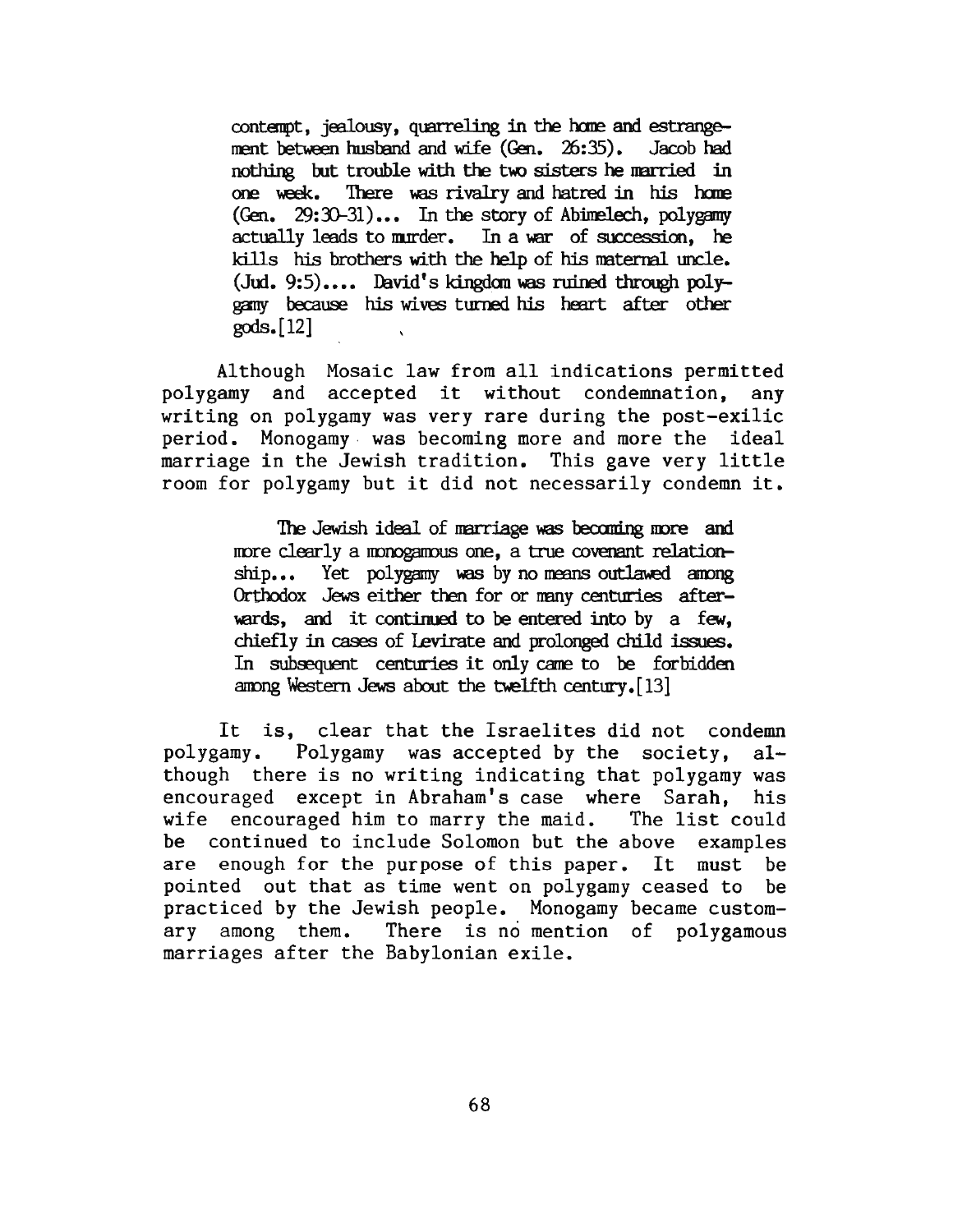Polygamy in the New Testament

As Christians our purpose in analysing or solving a problem is to look into the teachings of Christ and the Bible as a whole. Furthermore, one must understand the history as well as the cultural evolution.

> Although God permitted polygamy in former times, a careful reading of the Old Testament reveals a gradual evolution away from this ancient Jewish custom, toward monogamy. Because of this progressive development in the history of salvation, monogamy energes as the proper ly human and divine form of marriage.  $[14]$

History clearly shows that change of attitude in the Jewish society from the time of Abraham to the time of Christ and the apostles. There is nowhere in the New Testament where Jesus Christ himself condemned polygamy. Many a time Christ condemned divorce. It is therefore best to admit that the New Testament has no certain explicit word, either in recognizing the existence of polygamy or in condemning it.

> Jesus surely accepted the monogamous ideal of post exilic Israel. In no recorded word does he go out of his way to condemn polygamous marriage as he so strongly condenned the Jewish practice of divorce though that too had the authority of Moses behind it. Yet his teaching does presuppose that marriage is monogamous, it would hardly be true that a man who divorces his wife and marries another would be guilty precisely of adultery (Mark  $10:11$ ), if he had the right to marry another even without divorcing the first. $[15]$

Hillman supports Hastings contention that the New Testament does not directly condemn polygamy, though it does seem to imply disapproval.

> To recognize this is not to deny that the valtes may also be realized, and perhaps even more fully in a monogamous union. The point here is that while the New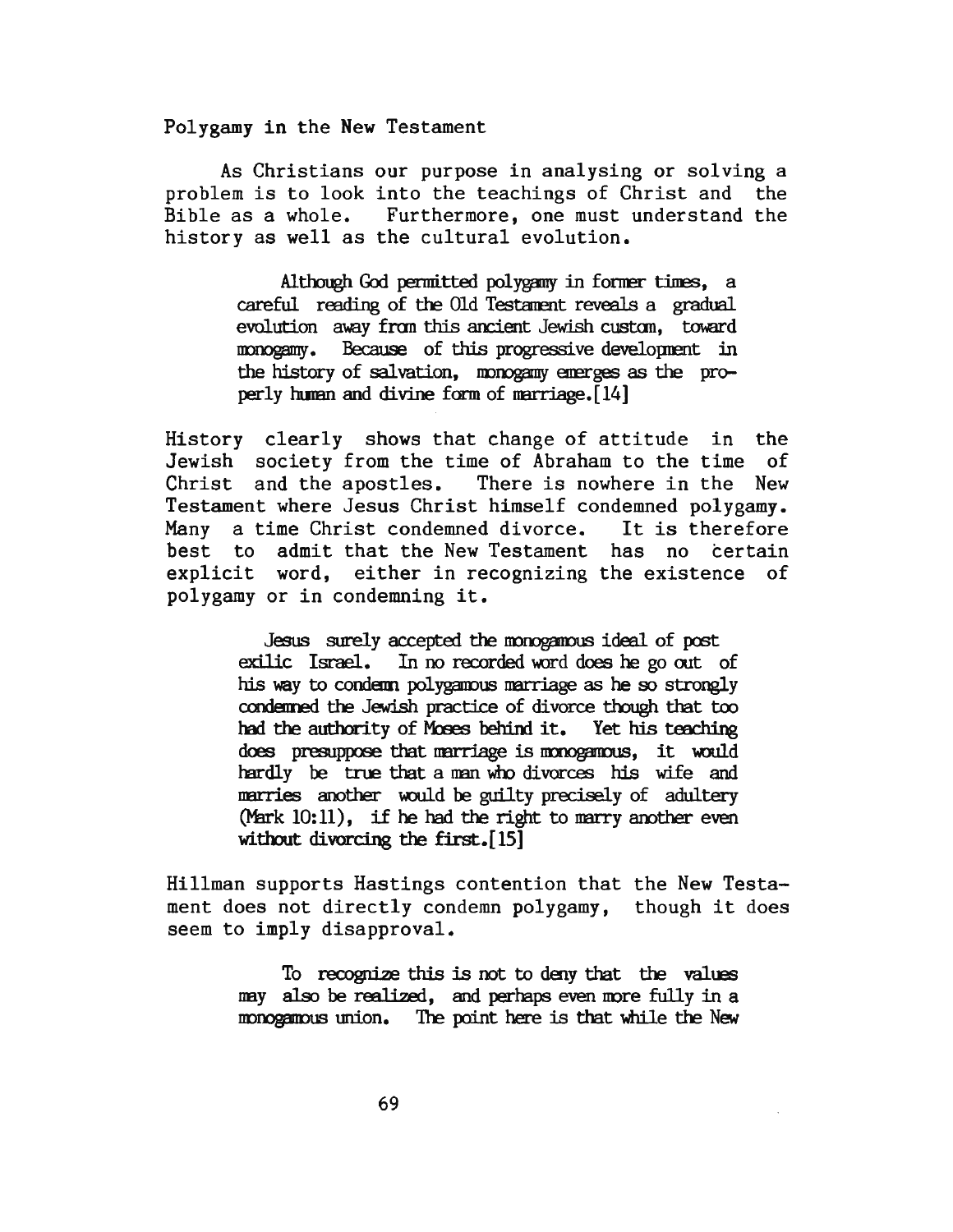Testament explicitly repudiates ... prostitution, and homosexuality (cf. Rom. 1:24-27, I Cor. 6:9, 12-18, Eph. 4:19), which compromise the christian ideal of marriage there is no prohibition against sinultaneous polygamy.  $[16]$ 

Karl Barth, contends that the New Testament is silent on the issue of polygamy. [17] We can hardly point with certainty to a single text (of the New Testament) in which polygamy is expressly forbidden and monogamy universally accepted.

There is not much discussion about polygamy during<br>Jesus' period. Jesus' teachings on marriage come from Jesus' teachings on marriage come from Gen. 2:24. The man leaves his mother and father and joins himself to his wife and both wiil become one flesh. Paul in his epistle does not say anything to condemn or accept polygamy, except "faithful to his one wife" (I Tim. 3:2, Tit. 1:6). However I must point out that Paul's teaching as far as I can tell in I Cor. 7:4, presupposes monogamous union.

Monogamy was accepted during the apostolic period and through time, it became the accepted way of life.

> Monogamy was characteristic of the marriage of Christians from apostolic times, indissolubility is clearly called for by Jesus' strong condemnation of divorce, the ecclesiastical approbation of marriage is already suggested by Ignatius of Antioch in the early second century. It is not certain, however, that  $poly$ gamists were not at times received into the early church. Indissolubility has not always and everywhere been understood in the same way - as a 'cannot' rather than a 'should not'. The obligation to solemnize one's marriage before a priest was only laid down after many centuries.<sup>[18]</sup>

It is therefore clear that polygamy is not treated directly by the New Testament writers. Obviously they were aware of polygamy because of their particular time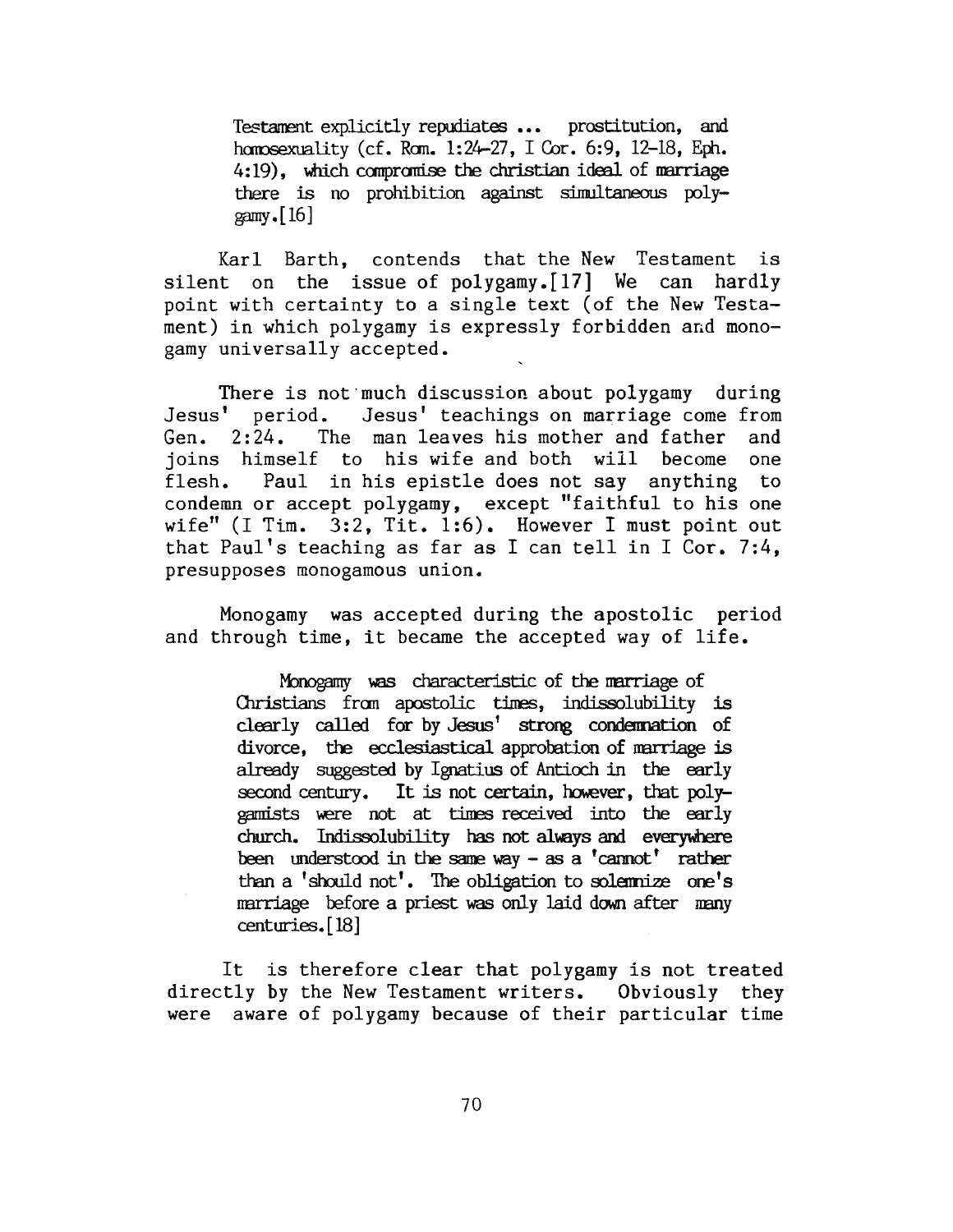and place in history, but there is no clear reference to any polygamist in the New Testament. It must be pointed out that Christ in Mt. 19:5 and Mk. 10:7 teaches that the ideal is monogamous marriage. The man shall leave his father and mother and cleave to his wife. They shall become one flesh. The reason for marriage is for cleaving. This too is a command.

The only explicit indication and directive regarding polygamy is the qualification for a bishop and elder that he be faithful to his one wife (I Tim. 3:2, Tit. 1:6). Hasting contends that Paul was trying to exclude polygamists and men from broken homes from holding positions in the church.

> It is just possible that its intention was to rule out the appointnent of a polygamist as elder and does, then, imply both a moderate condemation of polygamy and the acceptance within the congregation of the church of some people with more than one wife. It is far more likely, however, that its meaning is either simply to stress the duty of fidelity to one's wife or to exclude from office men who have had a broken marriage in the past, or even a remarried widower. [19]

Based on the above, it can be said again that there is no flat condemnation of polygamy anywhere either in the Old Testament or in the New Testament. In the apostolic period and the subsequent generations there was very little polygamy, if any; monogamy therefore became the rule.

> Monogamy became, indeed, so firmly the rule that soon some, such as Athenagoras and Tertullian could deny that a second nmriage, contracted after the death of a first wife, was other than adultery.  $[20]$

It is clear however, that Christ condemned divorce. Mark 10:11,12 states that "Whosoever divorces his wife and marries another commits adultery against her. So, too, if she divorces her husband and marries another,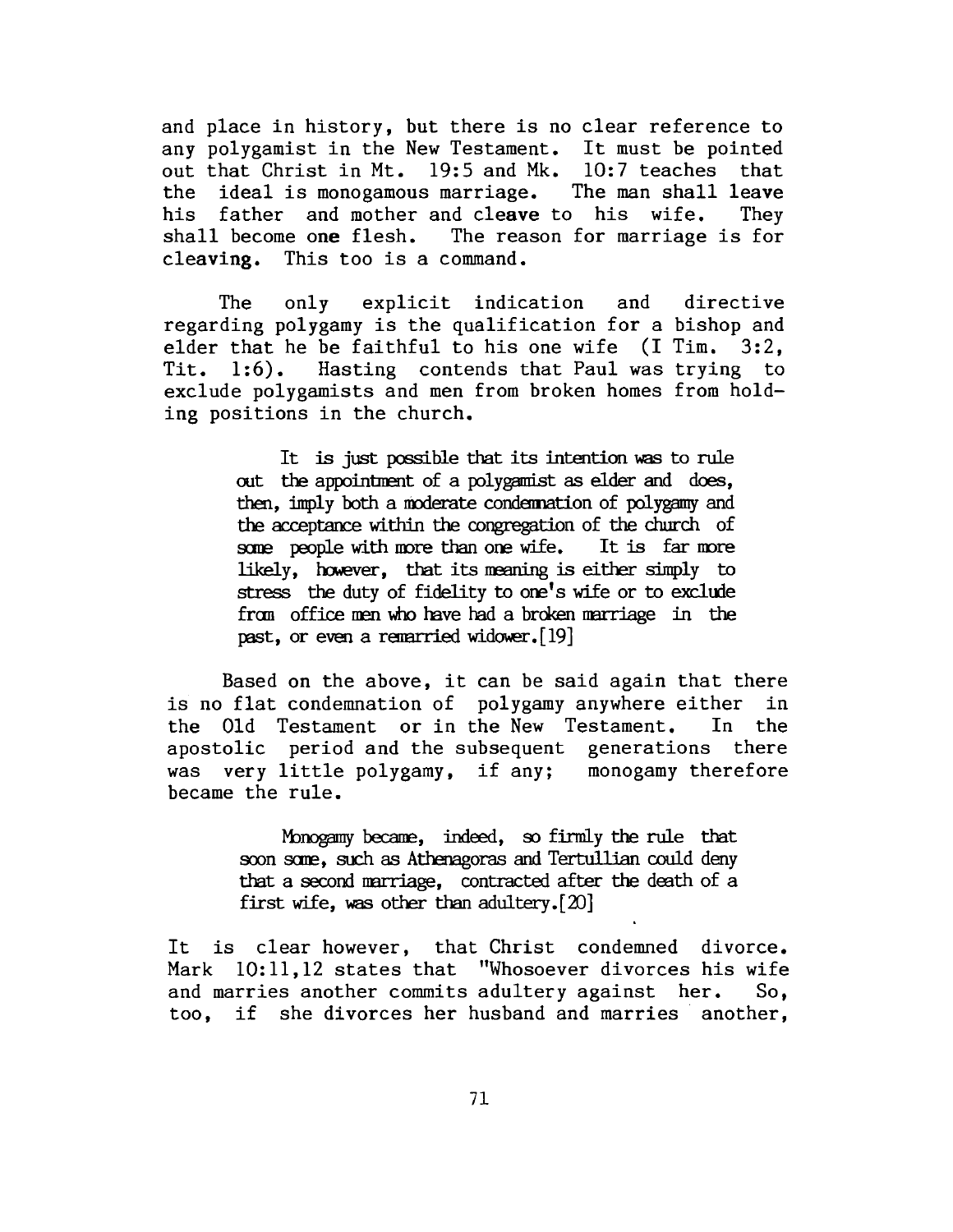she commits adultery." Paul refers to a similar case in Rom. 7:3. The scripture is not as directive in the issue of polygamy as it is in the issue of divorce.

## Historical Review of Polygamy and the Church

Historically, there has not been one accepted way of handling polygamists. However, there seems to be one major practice by various churches; that is, expulsion. Many of the Mission Churches excommunicate the polygamist for taking the sacraments. Many polygamists have sought refuge in the independent churches or some sects and cults.

In Kenya, there were many causes of agitation between Africans and Christianity. These caused disagreements within churches and eventually separation. Probably the most crucial issues were female circumcision, land acquisition, and polygamy. A story is told of a chief who wanted to become a Christian but he could not be allowed to do so until he had divorced his second wife. Divorce was almost unheard of in African culture. Finally the man came to the missionary, the story continues. The man told the missionary that he was ready to become a Christian. He was no longer a polygamist, the man said. The missionary asked how? The man said that he had killed his second wife. The missionary told the chief that he could not be a Christian because he was now a murderer. The above story, though not verified as true, illustrates the dilemma of a polygamist.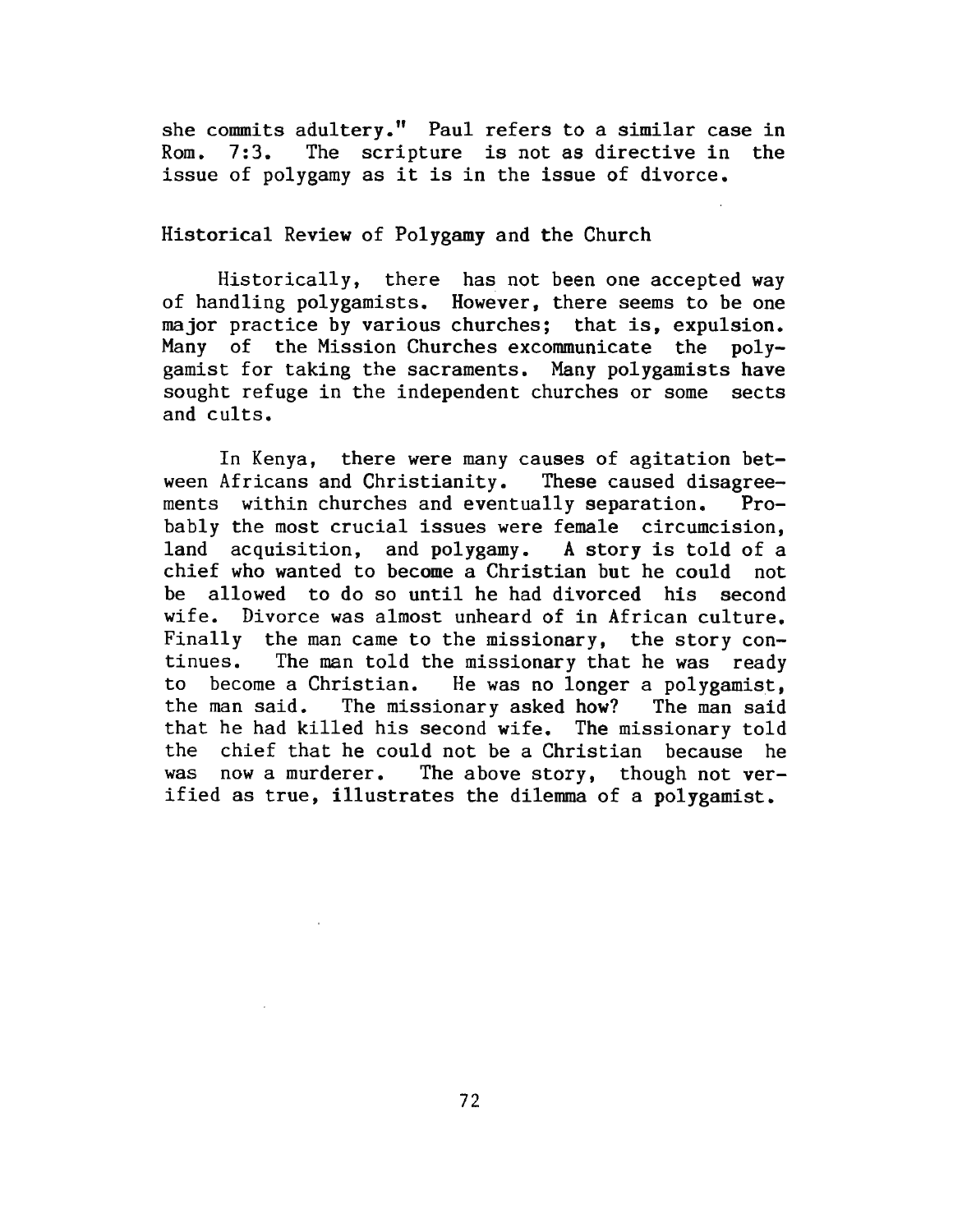David Barrett says that one of the major causes of the formation of independent churches is a revolt against the practice of the churches in regard to polygamy.

> The reasons for the formation of independent churches have been many, but most can be contained in one or other of the following: A revolt against European domination in church or state, a revolt against the proctice of the churches in regard to polygamy, or a revolt against limitation of spontaneous expression in worship such as drumning, hand clapping and dancing or of the application of the christian faith to healing and the related world of witch-craft.<sup>[21]</sup>

Two church fathers touched on the issue of polygamy. These are St. Augustine and St. Thomas. St. Augustine said that polygamy was neither contrary to the law of nature nor to the nature of marriage. St. Augustine argued from the law of nature that just as one man could bear children through many women but one woman could not concieve children from more than one man at a time so a man may be able to have more than one wife but it would not be proper for a wife to have more than one husband.[22]

Similarly, St. Thomas came to the conclusion, from his theory of natural law that simultaneous polygamy was not always and everywhere prohibited.[23]

It seems that some theological scholars during the reformation period were confused on the subject until the time of Calvin who claimed that polygamy was prohibited by natural law and that it was directly opposed to the secondary end of marriage because it hindered domestic peace and created inferiority amongst the wives[24]. Monogamy was then seen as preferable to polygamy. As the economy changed, the culture . evolved, many people in the western world became more sympathetic to monogamy rather than to polygamy. Yet among some early missionaries there was a surprising tolerance.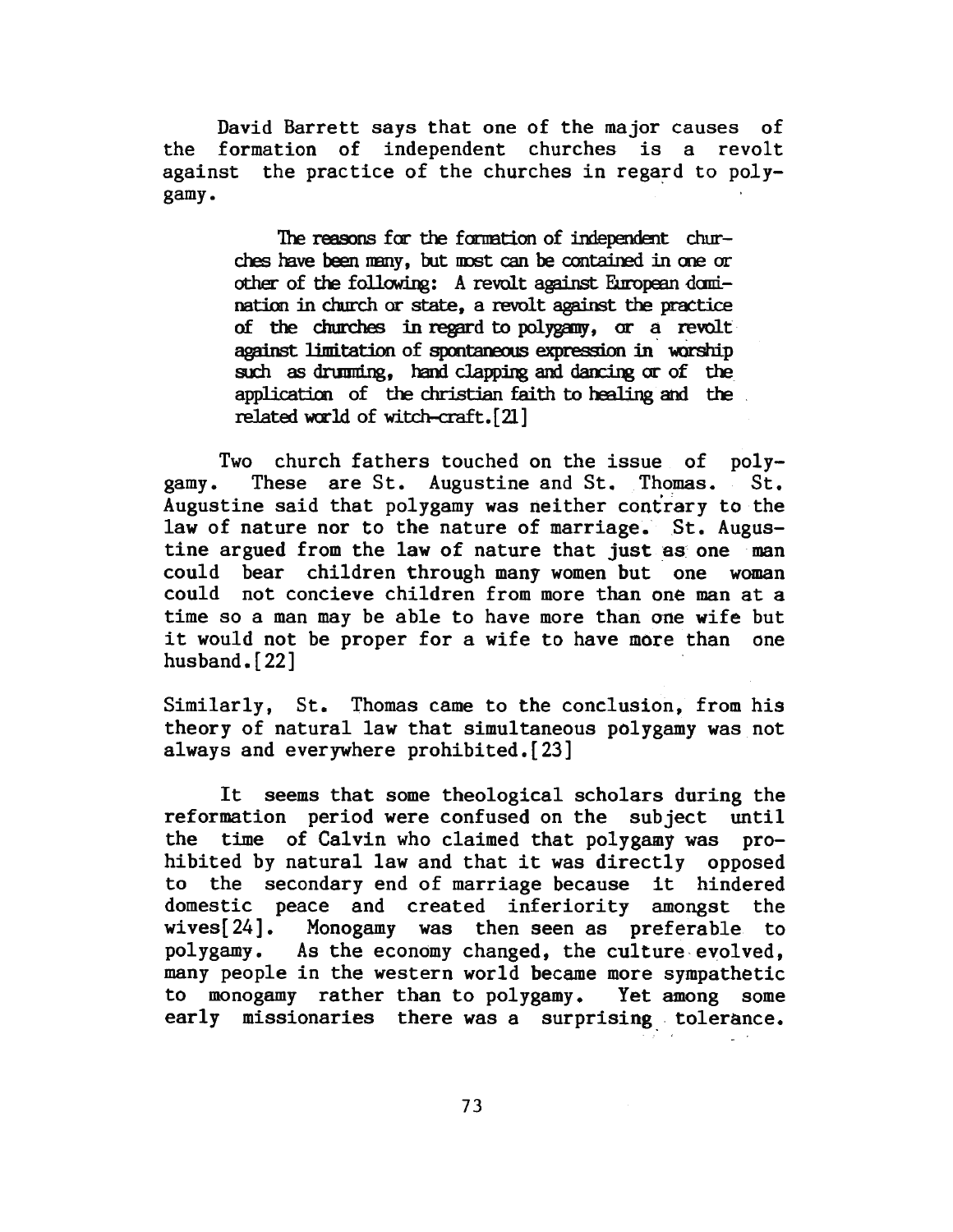Hastings summarizes:

By the middle of the nineteenth century, however, there had been nearly a century of Protestant missionary work in Asia. Many missionaries here had shown themselves quite sympathetic towards the validity of  $poly$ gamous marriage, and some at least open to the baptism of polygamists as such. Thus early in that century a series of missionary conferences in North India, at which a number of different denominations including Anglican had taken part resolved that 'if a convert, before becoming a Christian, has married more wives than ore, then in accordaoce with the practice of the Jewish and primitive churches, he shall be permitted to keep them all. But such a person is not eligible to any office in the church. $[25]$ 

The above conclusion seems to have spread rapidly and was accepted and adopted in other countries. This was adopted by the Anglican Missionaries in 1850 in Nigeria and Sierra Leone.

In 1853, John Colenso, the first Bishop of the Anglican diocese of Natal, challenged the refusal of the church to accept polygamists to baptism.

> The conviction has deepened within me more and more that the common practice of requiring a man, who may have more than one wife at the time of his conversion. to put away all but ore before he can be received to Ouristian baptism, is unwarranted by the Scriptures, unsanctioned by Apostolic example or authority, condenned by common reason and sense of right and altogether unjustifiable.  $[26]$

Bishop Colenso's opposition did not go far because he was opposed by Bishops Cotterill and Callaway. Later Colenso was given his freedom. He had no connection with England, so naturally his arguments died. In 1866 at a church congress at Wakefield, polygamy was discussed. Under the chairmanship of Lightfoot, Bishop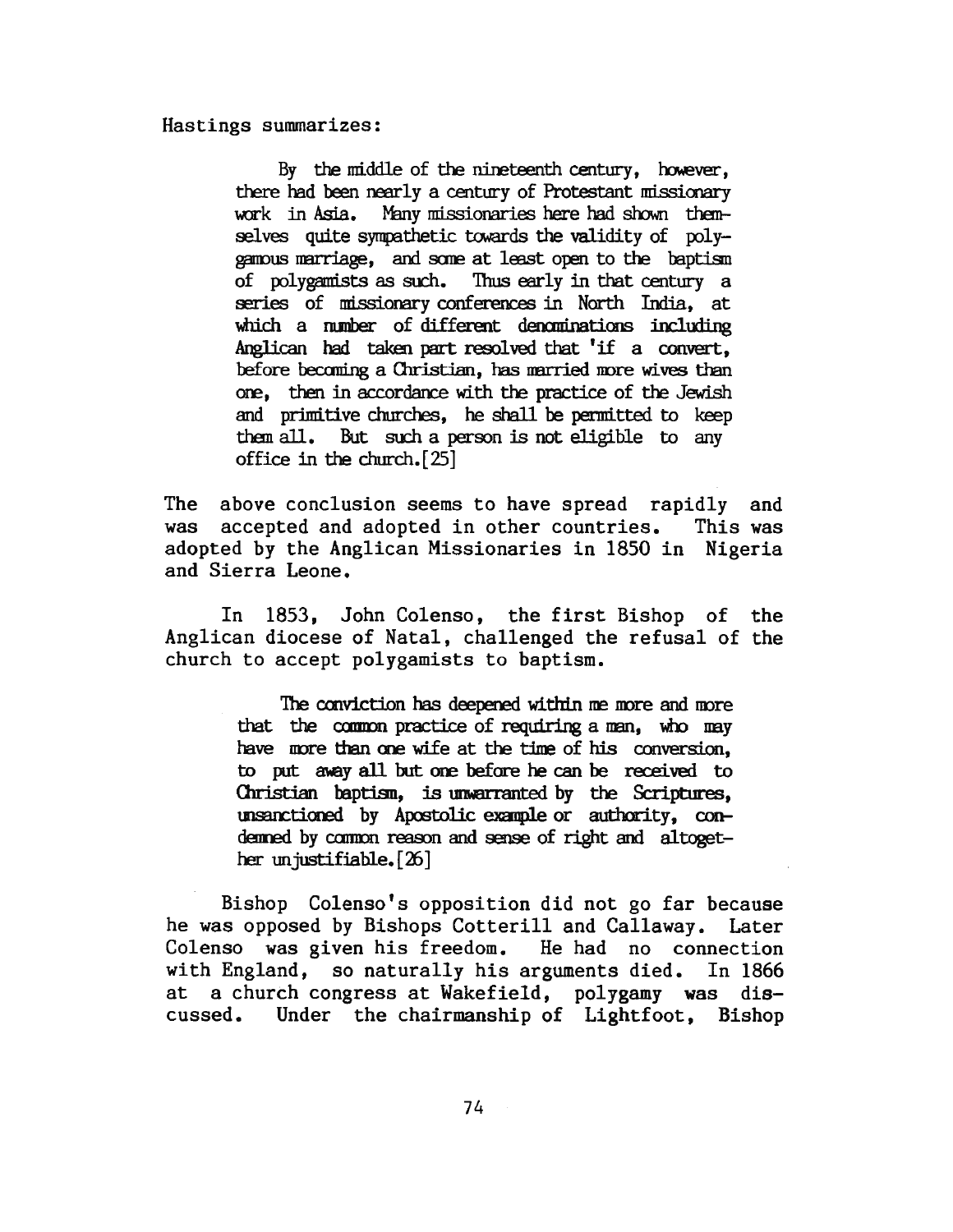Bickersteth of Exeter urged liberty for polygamy in certain circumstances while James Johnson, a Nigerian Anglican priest, strongly opposed Bishop Bickersteth.

At the Lambeth congress convened in 1888, a committee of fifteen bishops met under the chairmanship of Lightfoot of Durham. Although Bickersteth argued for a more tolerant view, the committee passed the following resolution:

> It is the opinion of this conference that persons living in polygamy be not admitted to baptism, but that they be accepted as candidates and kept under Christian  $instructor$  until such time as they shall be in a position to accept the law of Christ  $(5(A))$ , passed by 83 votes to  $21$ )... The wives of polygamists may, in the opinion of this conference be admitted in some cases to baptism, but it must be left to the local authorities of the church to decide under what circumstances they may be baptized  $(5 \text{ (B)}$ , passed by  $54$  to  $34$ ).[27]

The above resolutions were confirmed unanimously at the Lambeth conference of 1908 by its committee of foreign missions. Other missions through the years have adopted this resolution.

In reading the historical part of the church practice on polygamy it seems from 1888, on missions condemned polygamy. One mission society reported:

> Our correspondents in Africa view with unanimous  $intolerance$  conditions of life which are not only unchristian, but are at variance with the instinctive feelings of natural morality. With them there can be no question of polygamy. It is simply one of the gross evils of heathen society which, like habitual murder or slavery, must at all costs must be ended.  $[28]$

The Anglican missionaries were not alone in the polygamy issue. The Presbyterian and the Methodist missionaries followed the decision of the Lambeth conference of 1888.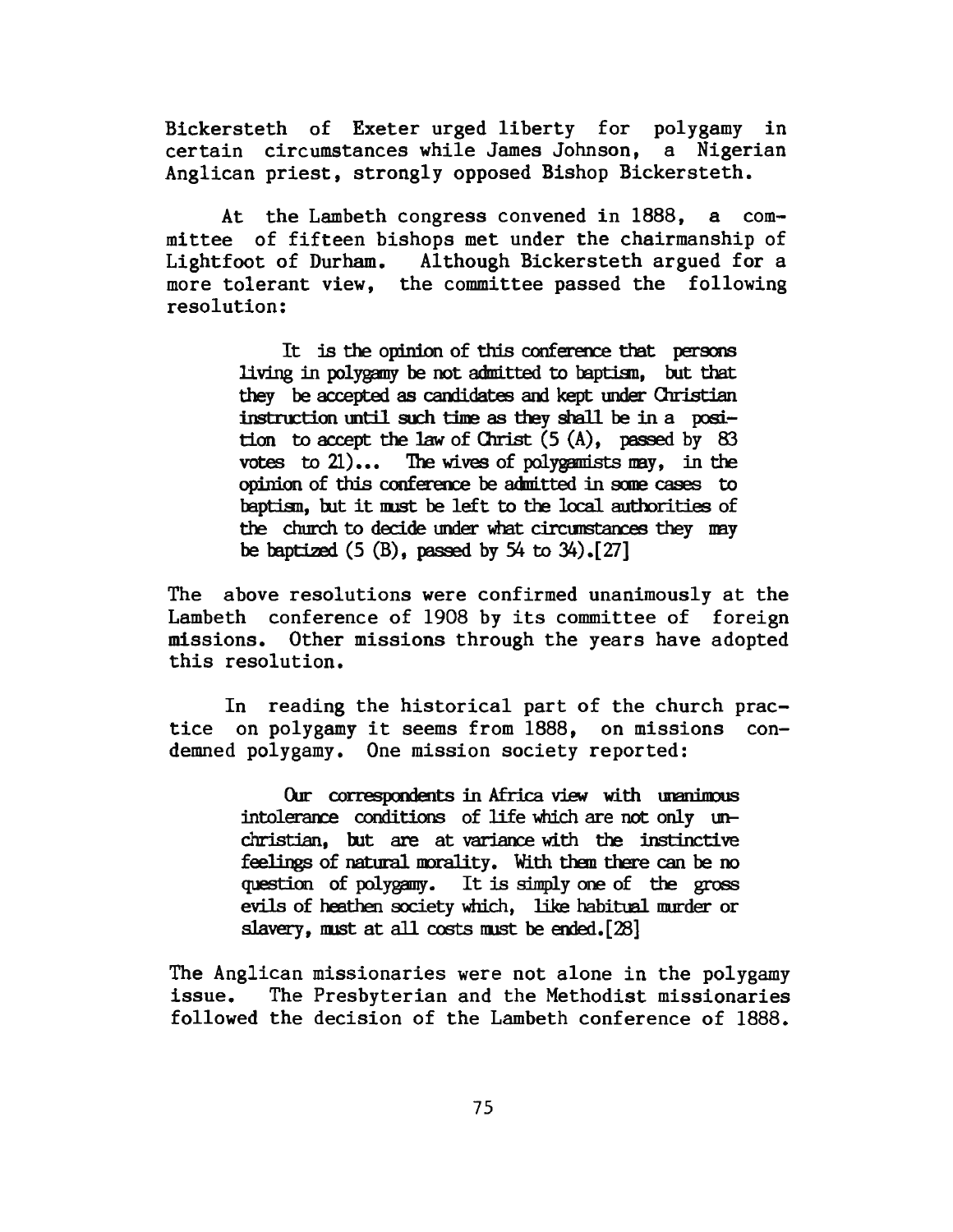In other churches, too, the argument has gone backward and forwards. Thus the Presbyterian Church in the French Cameroons formerly held a position of admitting the wives of polygamists in some circumstances, but in the 1930's moved away from this and finally declared in 1940 that there was no other way consistent with Christian teaching than to outlaw polygamy entirely from the Christian church, even at the expense of individuals. Again the Methodist Church in Ghana admitted the wives of polygamists to baptism until 1951 and then ceased to do so.[29]

Finally, in 1920 the Lambeth Conference confirmed its 1888 resolution. Their conclusion was that once you allow polygamy a foothold in the church it will tend to increase in spite of all efforts to the contrary.

> Since then there have been numerous meeting discussing the issue of polygamy. In Jarruary 193) a Symd of the Anglican Church of Uganda accepted "native" marriage but to them "polygamy is an evil that cannot be tolerated in the church."[ 3)]

In 1938 the International Missionary Council held its second world Assembly at Tambaram, Madras and decided to do research in the Gold Coast on the attitude of . the Christian Church towards polygamy. Their findings were as follows:

> It cannot be expected that the present survey will provide either a critique of Christian matrimony or such an estimate of polygamy as will revise the almost unanimous practice of Christian Missions since their inception in Africa. It is a vain hope to think that there may be in the system of polygamy some saving clause, to be discovered from this survey, that will make its practice generally permissible to African Christians.  $[31]$

The Evangelical Lutherans in Liberia originally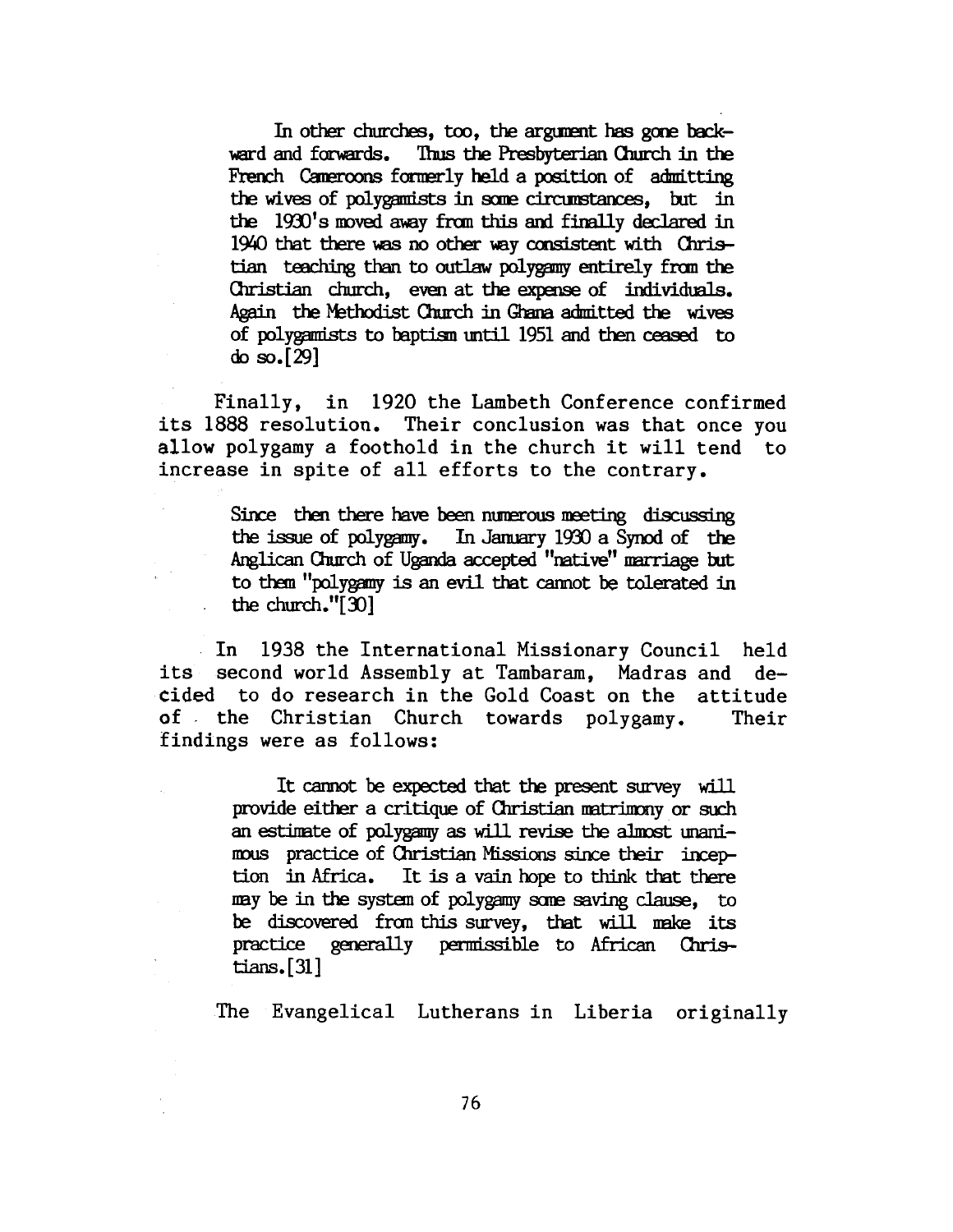accepted that the wives of a polygamist could be baptized but refused the men. Later in 1948 they resolved that it was illogical so they said polygamy was definitely unchristian. This lasted for four years and in 1951 they concluded that 'monogamy is God's plan for marriage, that it is the ideal relationship for the expression of love between man and woman, and is the proper atmosphere within which to develop a Christian family'. The church decided that where evidence of true faith is shown and upon approval of the district church council, parties to an established polygamous marriage may be baptized and confirmed. However, it further affirmed that in accordance with St. Paul's teaching no such person, man or woman, shall be permitted to hold office in the church or congregation or be engaged as a Christian worker.[32]

The more recent seminars indicate more and more divisions. There seems to be no consensus as to the fate of the polygamist as far as the church is concerned. In 1958, the All Africa Church Conference which was held in Ibadan, Nigeria tried to analyze the issue of polygamy by examining the factors which encouraged polygamy. It was followed by a meeting in Mindolo, Zambia in February to April 1963. This meeting was led by Professors Gordon Dubstan and Bolaji Idowu. The recommendation was "that a pagan polygamist upon conversion be received into the church, he and his wives and children, and that the position of monogamous Christians who become polygamists be carefully studied, each case being judged on its merits".[33]

Another attempt to solve the problem of church an polygamy was discussed in early 1969 by the Evangelical Lutheran Church in Tanzania. The president of the S outhern Synod of the Evangelical Lutheran Church of Tanzania argued that:

> The church *is* right in discouraging polygany anmg its members. But they are wrong in making monogamy into one of the conditions of baptism and church membership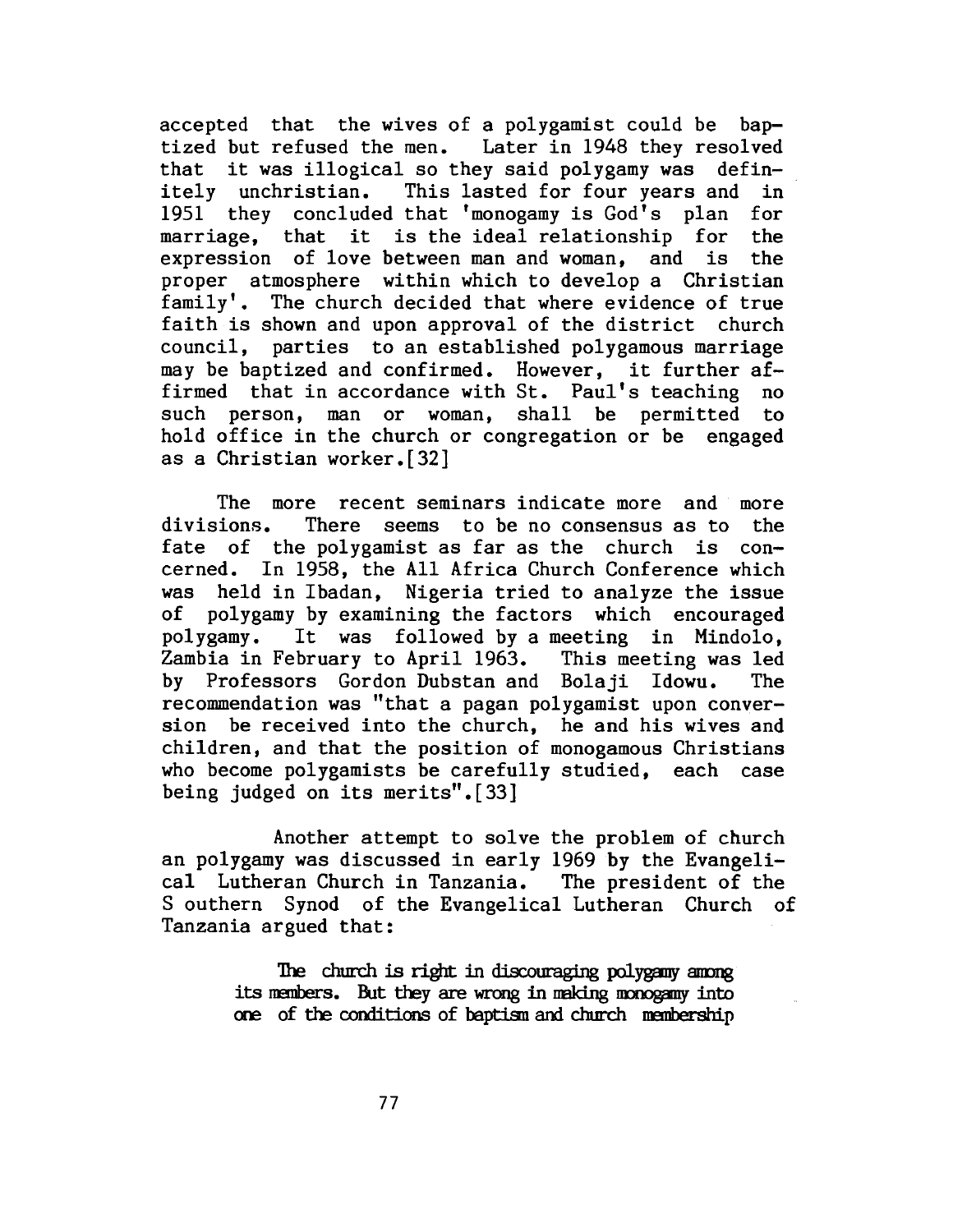•••• My plea with the church and mission, therefore, is that the pre-baptism polygamy should be baptized together with their wives and children without being forced to divorce their wives. They should also be accepted into full church membership. The post-baptism polygamists also should not be excommunicated from church membership because of their wives they married besides the first wife.[34]

The seventies did not produce much in solving the<br>amy issue. The Anglican Archbishop meeting in polygamy issue. The Anglican Archbishop meeting Lusaka, Zambia in 1970 and the Anglican diocese of Victoria - Nyanza in Tanzania simply agreed a polygamist<br>who is legally married by native or Muslim law may be who is legally married by native or Muslim law may baptized together with his wives and children after they are taught.

There have been a few denominations which have been different in that they are prepared to baptize polygamists without requesting them to send any of their wives away: Mennonites, Salvation Army, Ghana Baptist Church, African Methodist, Episcopal Zion Church, and the Assemblies of God, all in Ghana.

Kenya has not been execeptional. The majority of the Protestant churches, mostly mission churches do not baptize polygamists or admit them to partake the sacraments. Some churches, such as the Africa Inland Church, encourage polygamists to put away all wives but the first wife to have been married.[35] The practice of the other churches is not much different. Several independent churches and some sects do admit and baptize polygamists. This was one of the major causes of a split between the African Brotherhood Church and the Africa Inland Church.

Although many churches in Africa and Kenya in particular seem to agree that a polygamist can accept Christ, there seems to be no agreement as to what he should be and what he can do.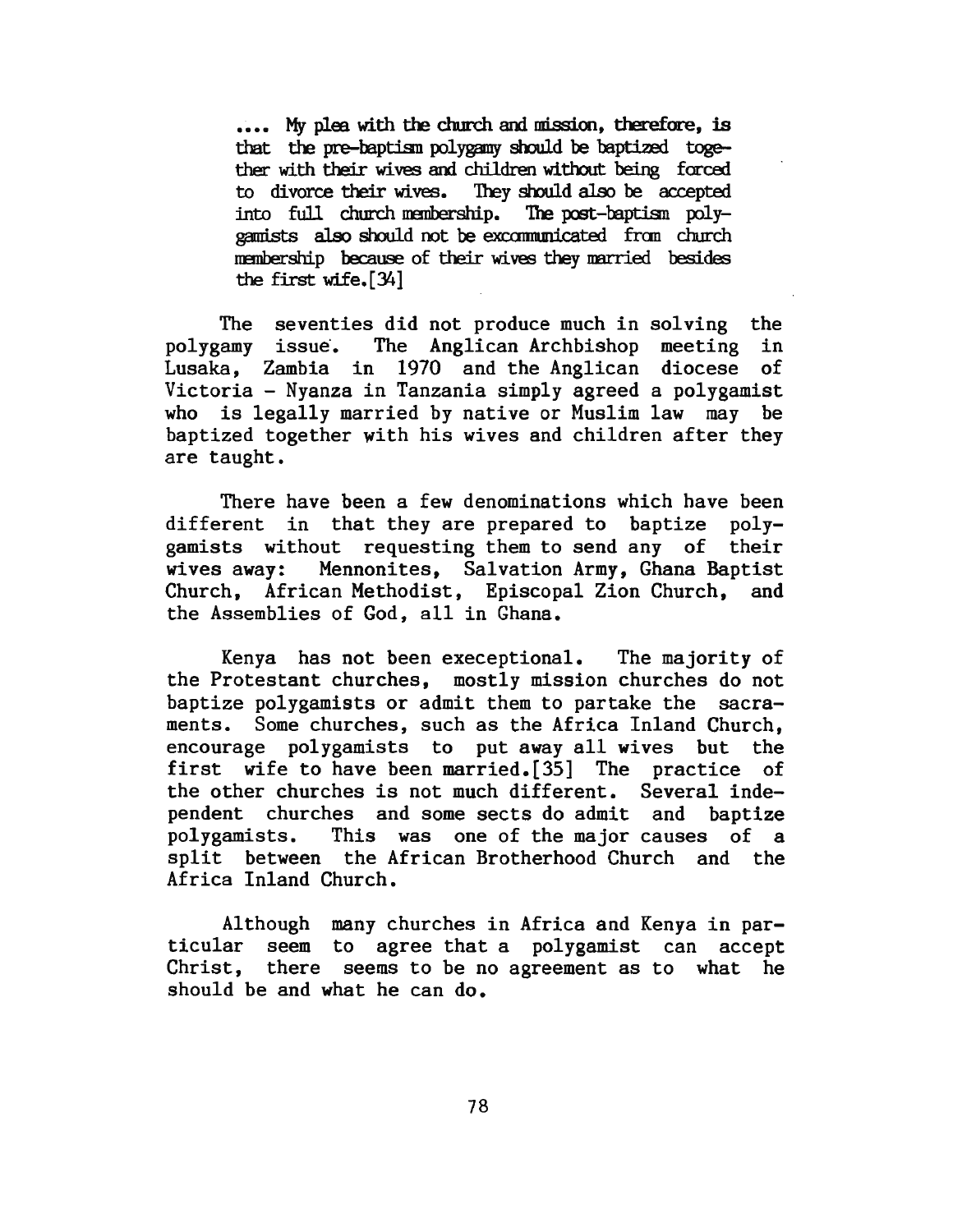Broad Church Categories or Stand Regarding Polygamy

The following are six broad categories which seem to be the most widely accepted by major denominations in Kenya.[36] However, it is clear from this summary that there is no consensus as to what should be done to polygamists.

1. The polygamist who is converted should put away all other wives except one. The polygamist is given the privilege to choose the one wife he wishes to keep on the condition that she accepts to be baptized and married in the church. (The scripture condemns this  $-I$ Cor. 7:39, Rom. 7:3. Mk. 10:11-12).

2. The polygamist is requested to send away all other wives except the first one.

3. The polygamist is kept waiting until he is freed from 'sinfulness' by death of all wives except one.

4. While recognizing monogamy as the ideal, some churches feel they should extend pastoral care and accord full privileges of the church except pastoral leadership to the polygamist and his family.

S. In other churches, wives of polygamist and their children are accorded full privileges but the husband is denied the same.

6. The polygamist who accepts Christ is accepted fully for lay leadership without discrimination, but will not be admitted for ordination.

The above six categories are held by the major denominations in Kenya, although even within those denominations there is no consensus or agreement amongst all the members of each particular denomination. The polygamy issue is still alive in the churches.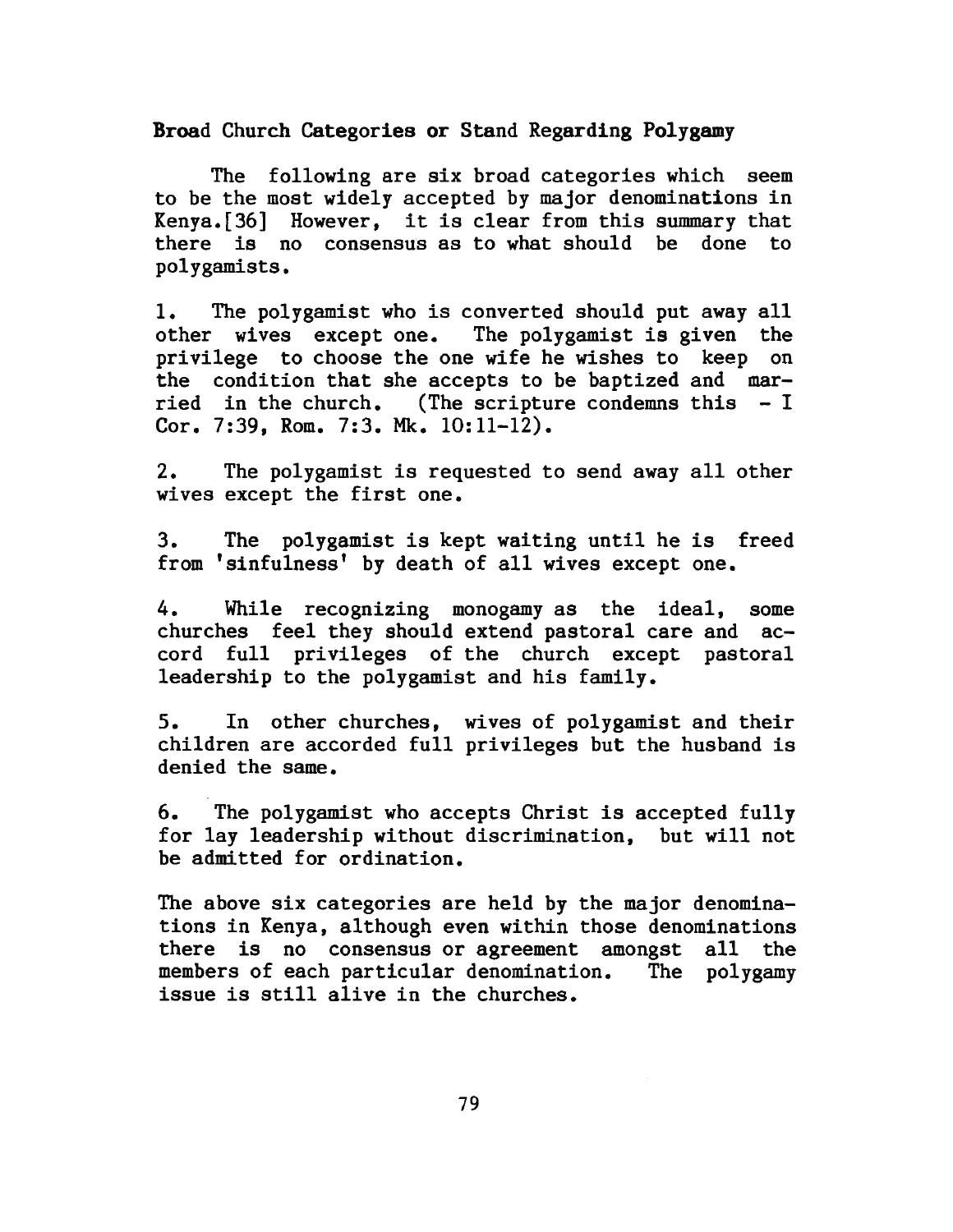## **Conclusion**

We can only conclude that the polygamy issue  $re$ mains one of the biggest pastoral problems Kenyan pastors must grapple with. The problem becomes acute when it comes to baptism. Some churches do not baptize the children of second wives because to them they are illegitimate, some do baptize them. It is hoped that this brief survey has reminded us that the polygamy issue is still with us. What of the future? As the culture changes people by choice will probably become monogamists. The economic crunch as well as the norms and mores of society will change. Unfortunately, we may be moving from a polygamy issue to the divorce issue which is on the increase in the African continent. But peering into the future does not remove our responsibility to face the issue of polygamy today. We should not ignore vital questions which need further discussion among our churches on this issue:

1. . What should be done to a polygamist who has lived happily for perhaps 30 years with his wives and then he accepts Christ? Should he send some away? If he sends them away who should provide for her?

2. Does the scripture deny the fruits of grace to a polygamist?

3. What should be done to the children of polygamous marriages? Could they be baptized? Could they train for the ministry?

4. What is the most Biblical and appropriate approach in dealing with polygamists who accept the Lord Jesus as their personal Saviour?

5. Many churches do not allow a polygamist to participate in the Lord's sacraments, should this continue. Is polygamy the unforgivable sin?

80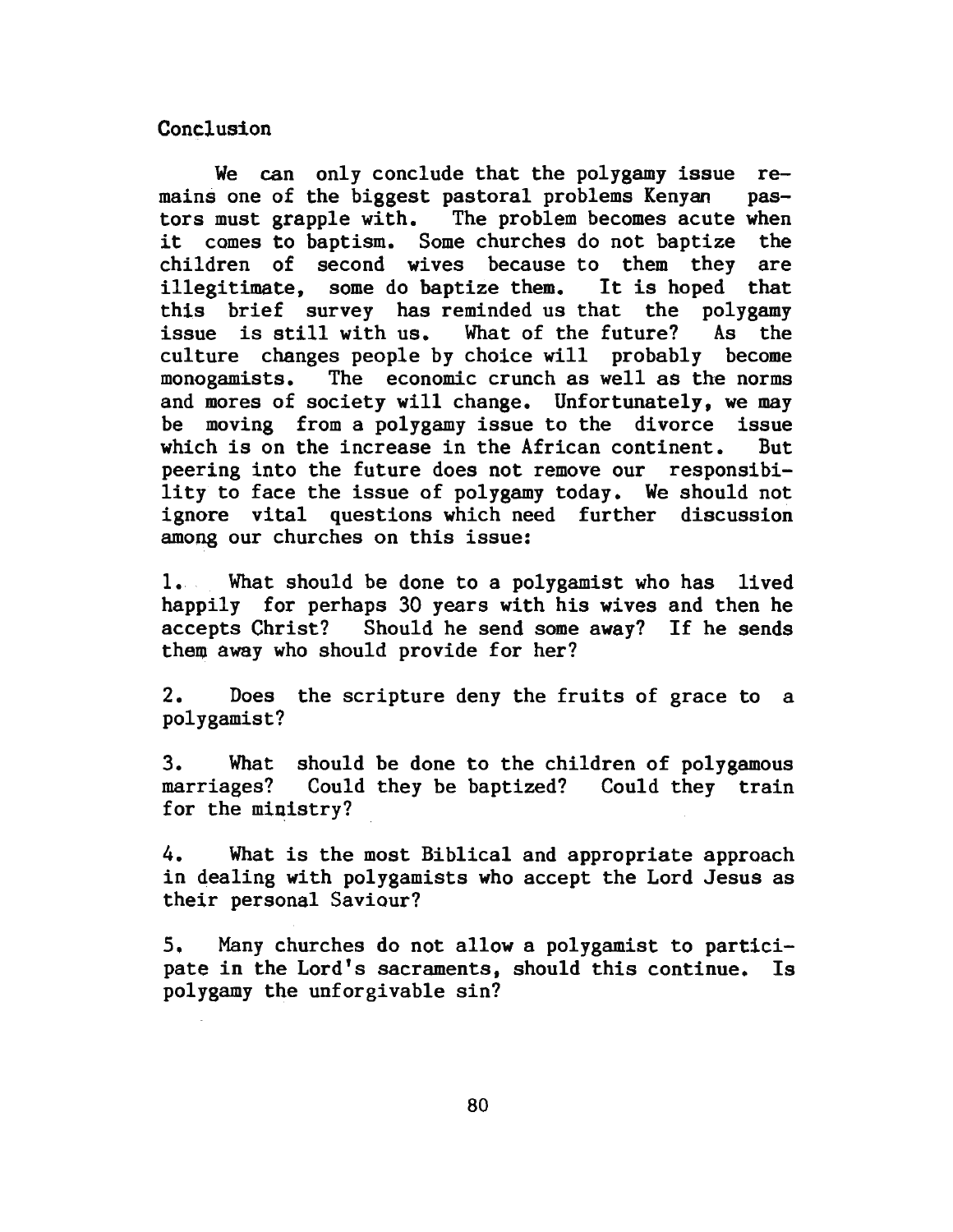6. What hints or helps can we give to our pastors to assist in dealing with this pastoral problem so that the pastors cannot be accused of favoritism? People are known to have moved from one church to another due to this problem.

More study, reflection and prayer are needed as we seek to minister the gospel of Christ in an Africa still characterized by the fact of polygamy.

 $\sim 10^7$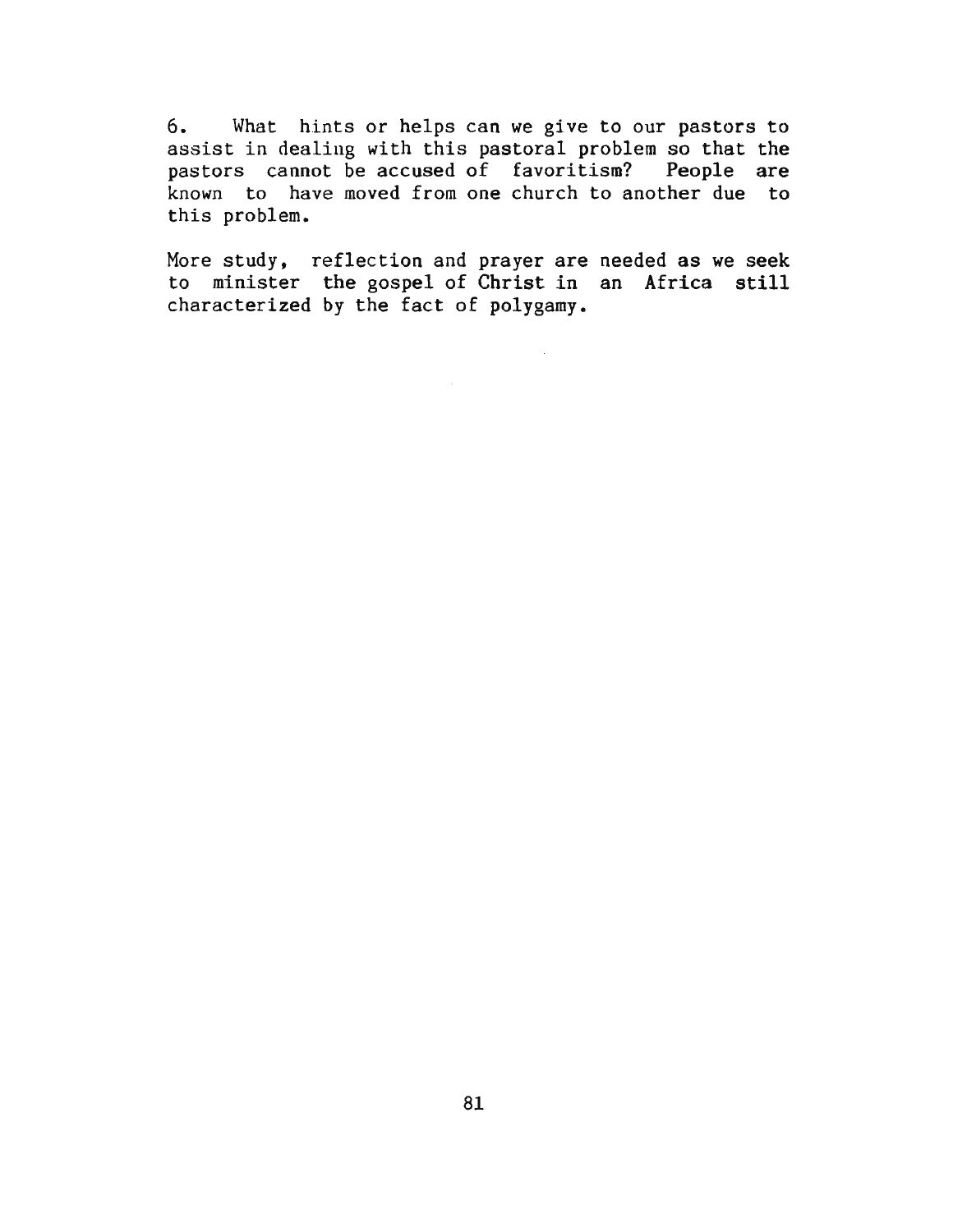notes

[1] Polygamy: The word polygamy and polygyny tend to be used inter-changeably for the sake of this paper the word polygamy alone will be used.

[2] James Orr, The International Standard Bible Encyclopedia (Grand Rapids, Mich. Eerdmans Publishing Co. 1929)

[3] John S. Mbiti, Love Marriage in Africa (London, Longman, 1973) pp. 81-82

[4] Eugene Hillman, Polygamy Reconsidered (MaryKnoll, New York: Orbit Books, 1975) p. 94

[5] Hillman, p. 94.

[6] Kisembo, Magesa, and Shorter, African Christian Marriage (London, Geoffrey Chapman, 1977) pp. 65-66.

[7] Eugene Hillman pp. 117-118.

[8] John Mbiti p. 192.

[9] James Orr, ISBE p. 1460.

[10] Adrian Hastings, Christian Marriage in Africa (London, SPCK, 1973) PP• 19-20.

[11] Walter Trobish, My wife made me a Polygamist (Downers Grove, Illinois, Inter-Varsity, 1971) p. 18.

[12] Trobish pp. 19-21.

[13] Hastings pp. 6-7.

[14] Hillman p. 140.

[15] Hastings p. 7.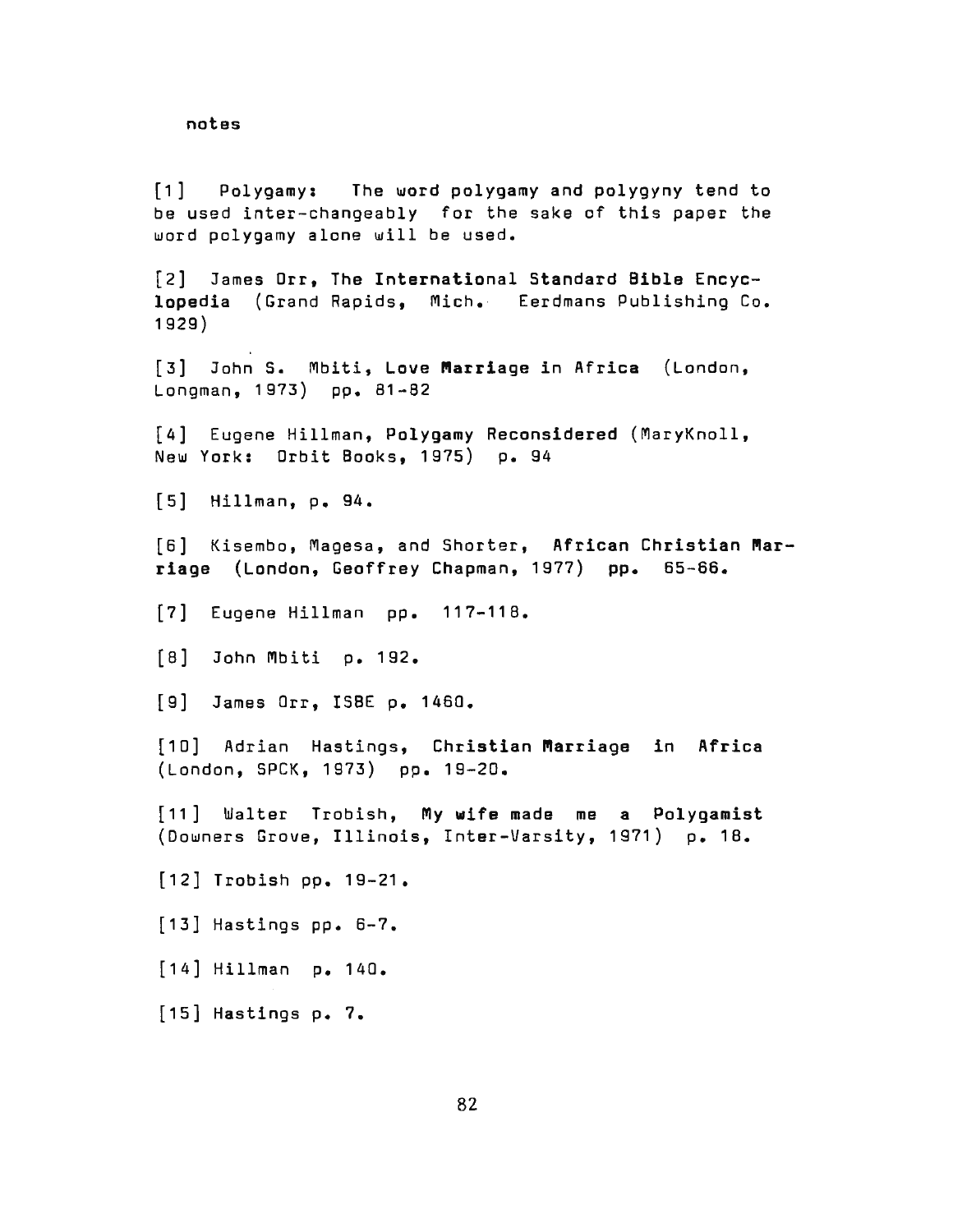[16] Hillman p. 140. [17] Karl Barth, Church Dogmatics Vol 4 Ed. by G. W. Bromley, Trans by G. T. Thompson & H. Knight, (Edinburgh, T. & T. Clark, 1961) p. 199.  $[18]$  Hastings pp. 5-6.  $[19]$  Hastings p. B. [20] Hastings p. 8. [ 21 ] David Barrett, Ed., Kenya Churches Hand Book (Kisumu, Kenya, Evangel Publishing House, 1973) p. 188. [22] Hillman pp. 180-181. [23] Hillman p. 181. [24] Hillman p. 182. [25] Hastings p. 11 • [26] Hastings p. 13. [27] Hastings P• 14.  $[28]$  Hastings p. 15. [29] Richard A. Hall, Marriage law in the Gh<mark>anian</mark> .<br>Churches: The Christian Approach to Polygamy p. 52. [30] Hastings pp. 19-20. [ 31 ] Hastings p. 21 • [32] Hastings P• 22.  $\epsilon$ [33] Hastings p. 23. [34] Judah Kivowele: "Polygamy as Problem to the